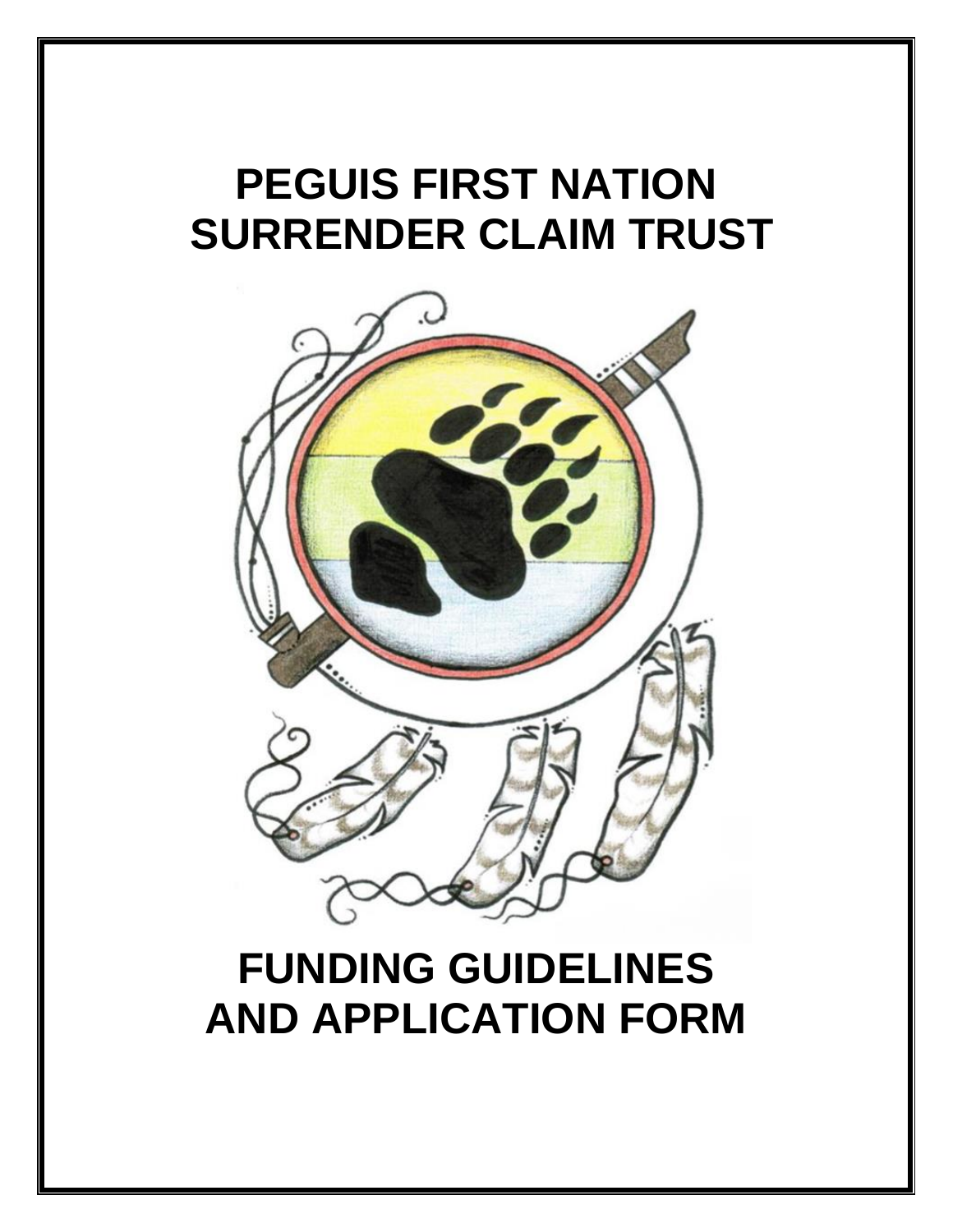## **Table of Contents**

| <b>Section 1:</b> Introduction |                                                                                                                                                                                                                                                                              | 3                                      |
|--------------------------------|------------------------------------------------------------------------------------------------------------------------------------------------------------------------------------------------------------------------------------------------------------------------------|----------------------------------------|
|                                | <b>Section 1.1: Authorized Uses</b>                                                                                                                                                                                                                                          | 4                                      |
|                                | <b>Section 1.2:</b> Approval Authorities and Important Dates                                                                                                                                                                                                                 | 5                                      |
| <b>Section 2:</b>              | Our Statement of Vision, Mission and Values                                                                                                                                                                                                                                  | $\overline{7}$                         |
| <b>Section 3:</b>              | What We Look for in a Proposal                                                                                                                                                                                                                                               | 8                                      |
|                                | <b>Section 3.1: Strengths and Opportunities</b>                                                                                                                                                                                                                              | 8                                      |
|                                | Section 3.2: Mandatory Criteria                                                                                                                                                                                                                                              | 9                                      |
|                                | <b>Section 3.3: Community Benefit Criteria</b>                                                                                                                                                                                                                               | 10                                     |
| <b>Section 4:</b>              | <b>Proposal Review Process Flow Chart</b>                                                                                                                                                                                                                                    | 11                                     |
|                                | Section 4.1: Proposal Assessment Process                                                                                                                                                                                                                                     | 12                                     |
|                                | <b>Section 4.2: Obligations and Monitoring of Funded Projects</b>                                                                                                                                                                                                            | 12                                     |
|                                | <b>Section 5:</b> The Application Form                                                                                                                                                                                                                                       | 13                                     |
|                                | Part A: Information about You<br>Part B: Information about Your Project<br>Part C: Monitoring and Evaluation<br>Part D: Project Team<br>Part E: Program/Project Budget<br>Part F: Program/Project Plans, Evaluation & Policies<br><b>Declaration and Applicant Checklist</b> | 13<br>13<br>18<br>18<br>19<br>19<br>20 |
|                                | <b>Appendix A: Budget Worksheet</b>                                                                                                                                                                                                                                          | 21                                     |
|                                | <b>Appendix B: Operations and Maintenance</b>                                                                                                                                                                                                                                | 24                                     |
|                                | <b>Appendix C:</b> Project / Program Plans, Evaluation & Policies                                                                                                                                                                                                            | 25                                     |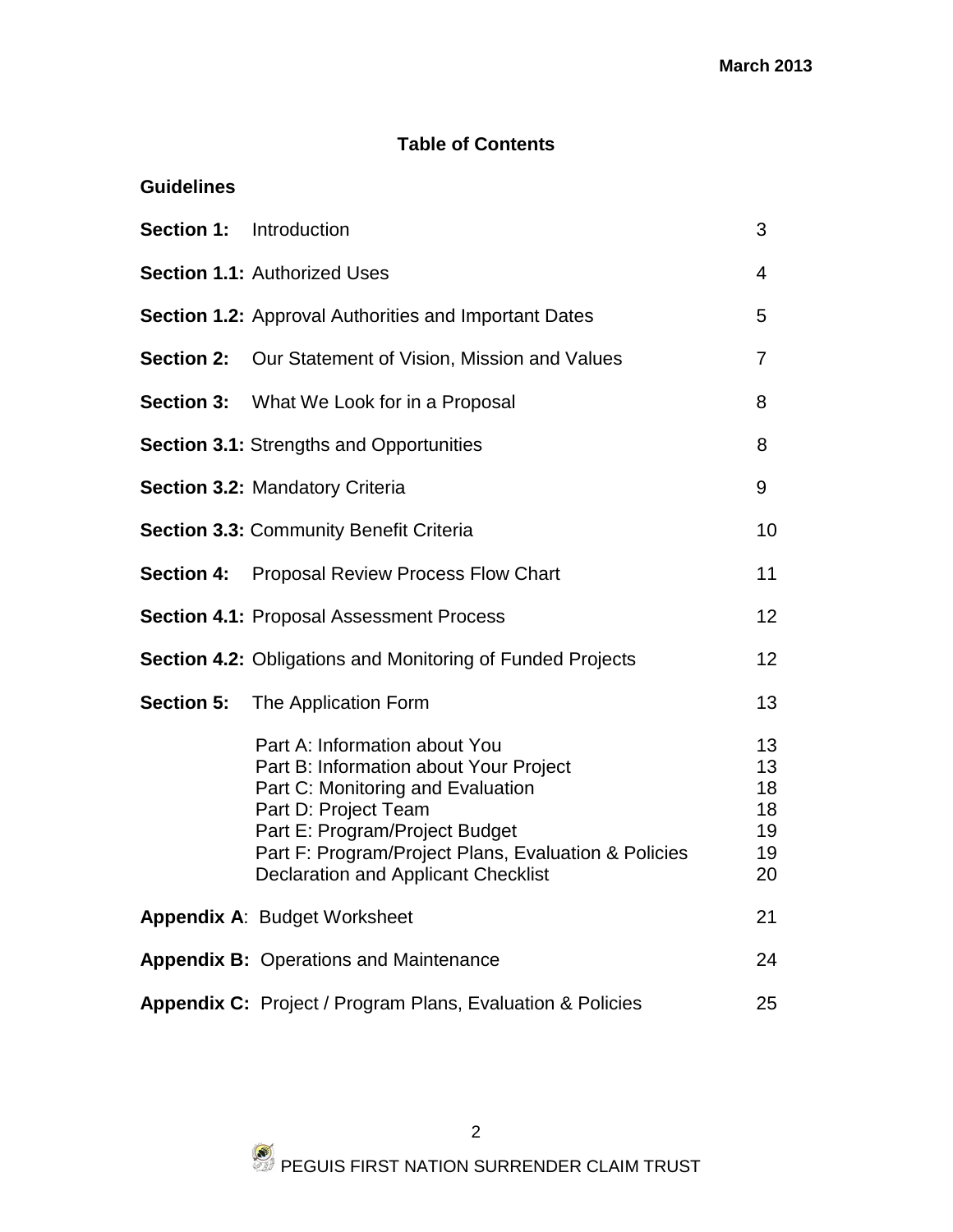## **Surrender Claim Trust Funding Application Guidelines**

## **Section 1: Introduction Community Fund and Financial Trustees**

The purpose of this handbook is:

- $\div$  To inform you about the Trust and the application process;
- $\div$  To let you know how your proposal will be reviewed and evaluated; and
- $\div$  To provide you the application form.

Our objective is to manage the Trust with the intent of generating reasonable capital growth and income which can be used towards the needs of the Peguis First Nation Community.

We have adopted some core values by which to operate. These values are as follows:

- 1. Manage the Trust for the best use of funds and maximize investment growth activities
- 2. Continue to quantify and be fully aware of our financial capability
- 3. Implement fair and equitable distribution processes for the collective benefit of Peguis beneficiaries
- 4. Attain excellence of operations
- 5. Monitor effective use of funds
- 6. Implement active communications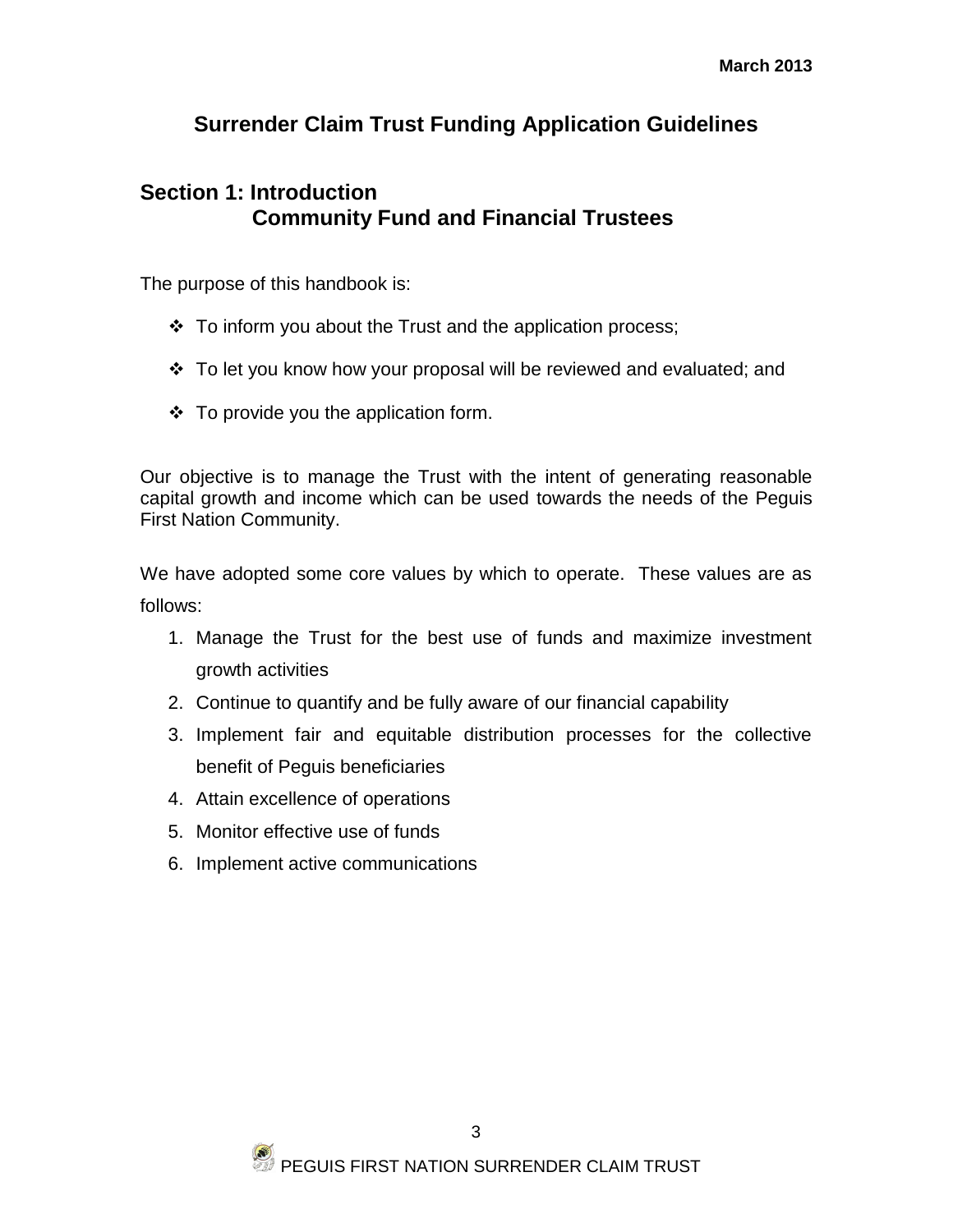## **Section 1.1 – Authorized Uses**

Consideration will be given to projects and programs that advance the interests and quality of life of Peguis and its members. While no specific restrictions will be applied to funding between on-off reserve member applications or allocations between different authorized uses (as below), the Community Fund Trustees will give fair and equitable consideration to all applications based on their individual merits as presented.

Projects should sustain and improve community infrastructure and/or address the community's social, economical and physical needs (and per the authorized uses of the Trust) in areas such as:

- (i) to provide supplementary or enhanced health care related services or facilities for Members;
- (ii) to enhance and promote educational opportunities, including but not limited to providing funding for the Beneficiary to enable it to build, to establish and operate schools or training facilities for Members, to provide scholarships and bursary funds for Members, and to recognize achievements by Members in educational endeavours;
- (iii) to provide support and assistance to address the special needs of the elders of Peguis, their cultural contributions to the community and the Members, and their role as keepers of knowledge;
- (iv ) to provide assistance to the Beneficiary in its community development and improvement initiatives, including the construction and maintenance of roads, bridges, ditches, water-courses, fences, buildings or permanent improvements, works or infrastructure on any Reserve, the purchase of industrial or manufacturing equipment or machinery to be owned by the Beneficiary for community purposes, and the promotion, establishment or enhancement of recreational facilities owned by the Beneficiary;
- (v) to promote the preservation, study and learning of the language and cultural heritage of the Beneficiary;
- (vi) to encourage community activities, including the annual Treaty Days, pow-wow and community gatherings;
- (vii) to acquire, establish, or build a credit union, bank or trust company to be owned by the Beneficiary;
- (viii) to provide funding to assist the Beneficiary in the provision of housing to Members;
- (ix) to promote or establish a business or commercial operation beneficial to the Beneficiary or its Members;
- (x) to protect, preserve and advance the aboriginal and Treaty rights of the Beneficiary and its Members;

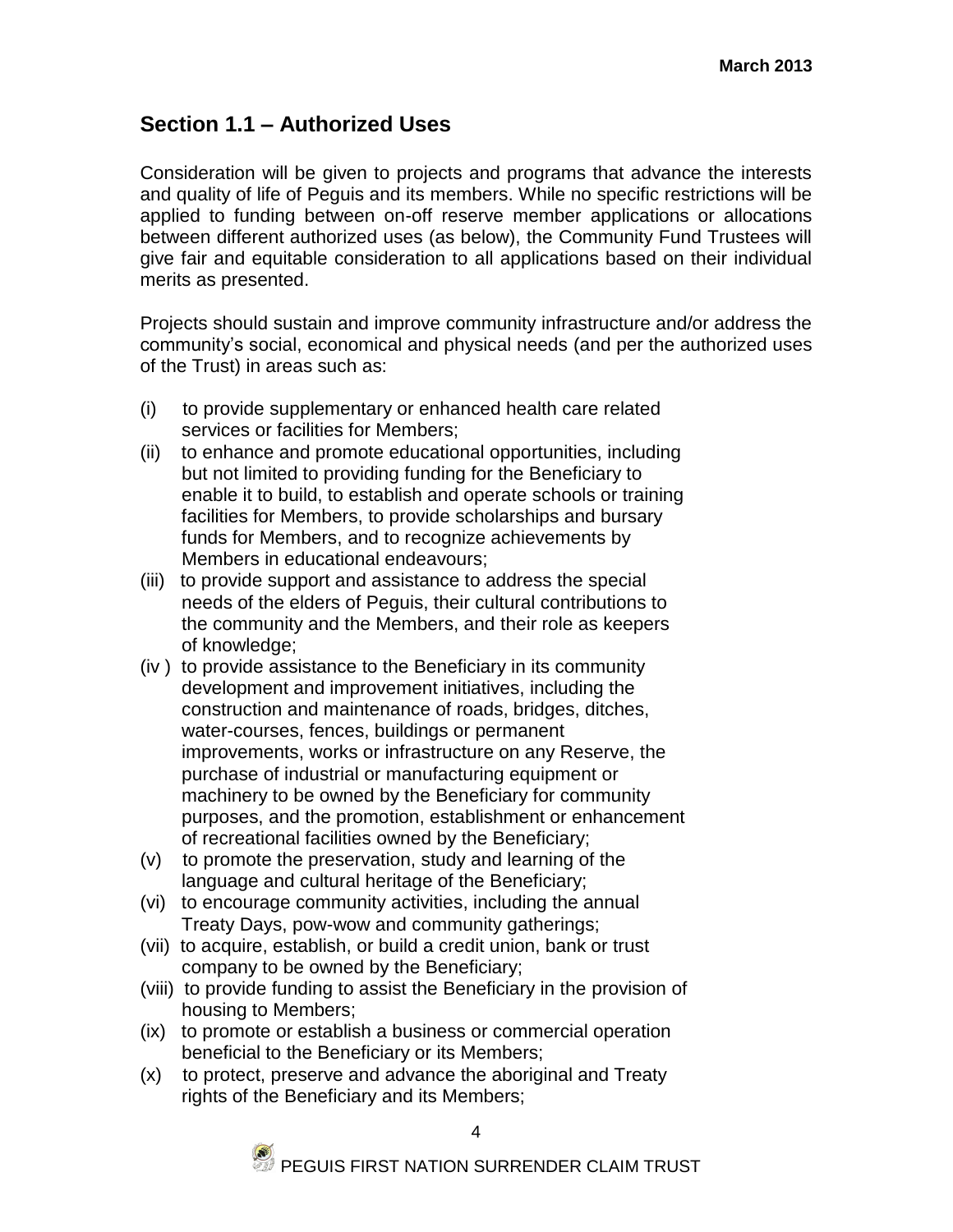## **Section 1.2 – Approval Authorities and Important Dates**

All applications will be reviewed and discussed by the Community Fund Trustees. The following approval authorities will be observed (as outlined in the Trust agreement):

- applications of the Trust Property for amounts less than **\$75,000.00** reviewed by Community Fund Trustees
- approval of the Community Fund Trustees Applications for funding **\$75,000 and up to \$250,000** must also be reviewed and approved by Chief and Council
- Applications for funding **over \$250,000 or more** must be reviewed and approved by both Chief and Council and by the Members at a meeting of Members.

**Disclosure:** The applicants associated with any approved funding applications agree and permit the Community Fund Trustees to disclose and share with the Peguis First Nation Community membership the nature of any projects approved; the amounts approved; and the principal applicants involved in any approved funding directions.

Once the necessary approvals above have been received, applications will be submitted to the Financial Trustees who will ensure all provisions have been met and then funds are released in accordance with the general funding policies unless otherwise required.

#### **Important Dates Relating to the Funding Application Process:**

#### **Applications Process:**

- Applications must be received on or before the following annual dates: March 1, July 1 and November 1. Any applications received after these dates will be addressed at the next review session.
- The Community Fund Trustees will endeavor to review all qualified applications within 30 days of the annual cutoff dates.

It is the responsibility of the applicant to ensure that the proposal be received in sufficient time for the Trustees to make an informed decision.

**Please Note:** Under exceptional circumstances, the Community Fund Trustees reserve the right at any time to consider and approve special applications which the Community Fund Trustees feel will provide a significant benefit to Peguis and where there is an urgency to fund such an application versus leaving to a later date.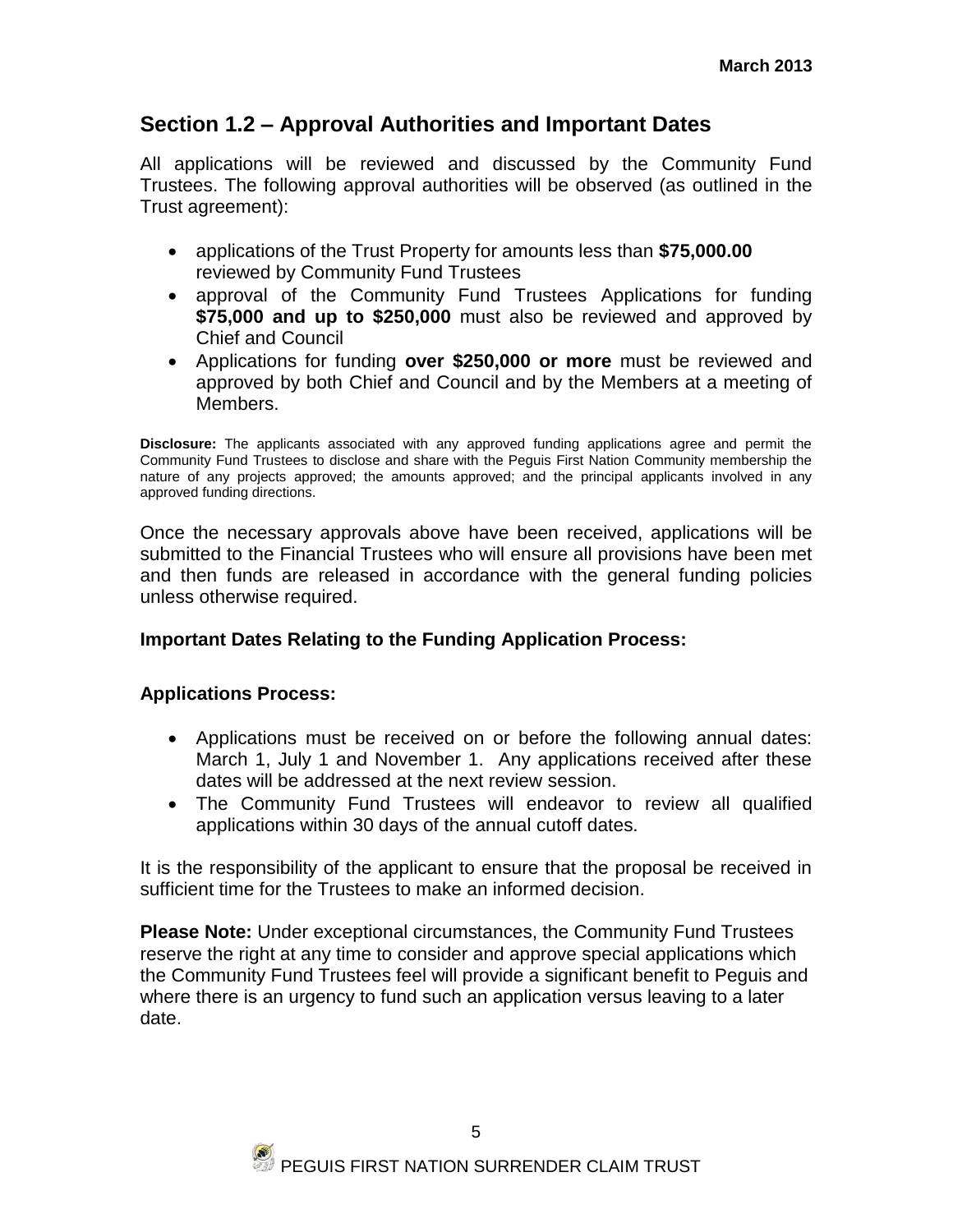#### **If you need assistance or information, please contact:**

Peguis Surrender Community Fund Trust P.O. Box 942 Peguis First Nation, Manitoba R0C 3J0 Attention: Trust Administrator Phone Number: 204-645-3943 Fax: 204-645-2841

## **Please read these guidelines carefully before proceeding to the Application Form.**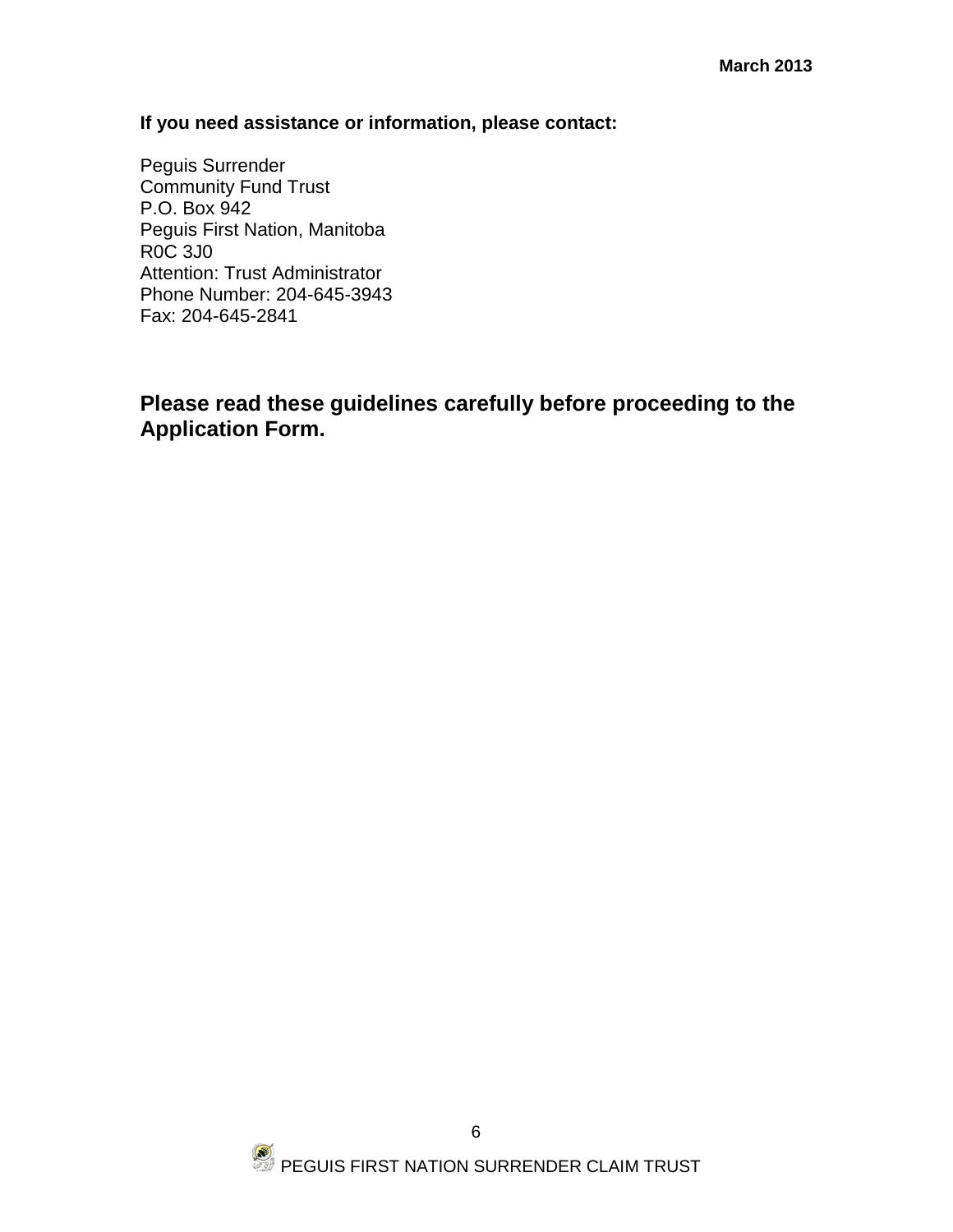## **Section 2: Our Statement of Vision, Mission and Values**

"To manage and safeguard the Trust so it will benefit the people of Peguis for all time. We are dedicated to apply our resources to support Peguis, to build a strong nation, to elevate the quality of life for our people and to preserve and protect the legacy that defines us as a sovereign nation."

As caretakers of the Peguis First Nation Surrender Claim Trust, the Trustees are responsible for managing the distribution, income and growth of trust assets for the use of current and future generations of the Peguis Community.

Our goal is to help improve the quality of life for our Community members both on and off-reserve by making strategic investments of the resources entrusted to us, we can support the social and economic development of our Community.

#### **What we cannot fund**

 $\div$  It is not intended that the Community Fund will be the sole source of funding for services, programs or projects where other funding may be available or whereby other funding has already been provided by another Government or Community program. However, further consideration may be given to supplement or jointly-fund certain opportunities where deemed beneficial by Community Fund Trustees.

#### **Eligible applicants**

Those who may apply for funding are:

- $\div$  Band members as registered on the Band list
- Representative of a recognized Peguis organization or corporation. Applications on behalf of an organization or company must be supported by a letter from the director, assistant director or senior manager of the organization or company.
- Peguis First Nation, as represented by Chief and Council.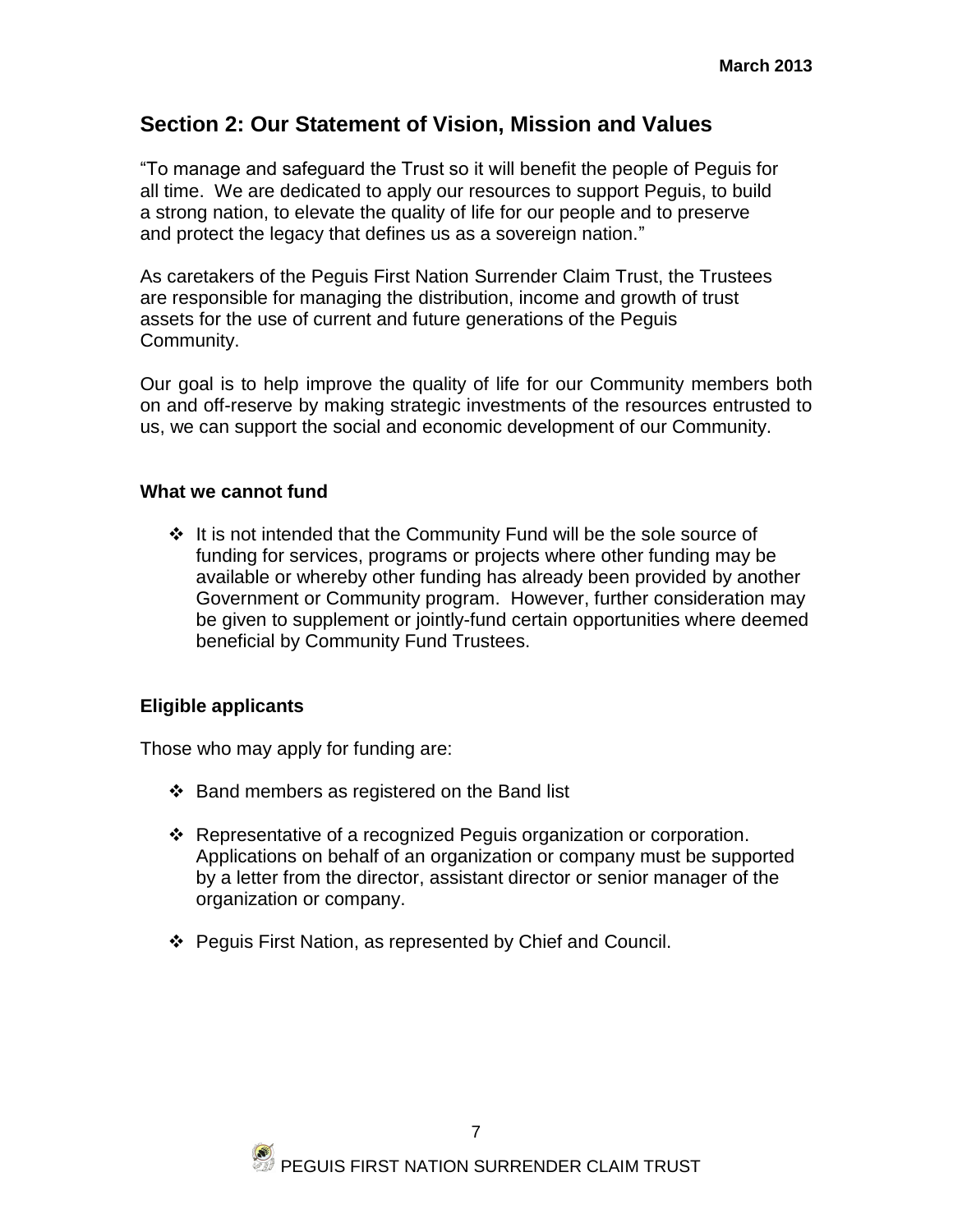## **Section 3: What We Look For in a Proposal**

We want the funded projects to benefit our Community. We do not want to dictate what that means as we are open to new and innovative ways to approach this. But to give you some guidance, we list the following:

- (a). The Trustees believe in:
	- 1. Investing in strengths, i.e., adding to or building on existing infrastructure or partnering with projects for mutual benefit and leverage.
	- 2. Preserving a significant portion of the money for future generations.
	- 3. Supporting and investing in those who show an ability to manage and monitor their projects effectively.
- (b). These are some principles of project success that we will follow:
	- 1. Projects with up-front and long-term strategic planning.
	- 2. Projects which demonstrate careful selection of those who will work in and support the project.
	- 3. Projects that are Community oriented and goal focused on people and participation.
	- 4. Clear, modest and manageable objectives within the affordability of the Community Fund Trust.

## **Section 3.1: Strengths and Opportunities**

The proposal should build upon existing strengths already present in the Community. Examples of strengths of our Community are:

- $\div$  The traditions and customs we have maintained;
- Diversity;
- Size and location of our Community;
- Solid history and sense of who we are and our rights;
- $\div$  Sense of responsibility to the seventh generation;
- ❖ Pool of dynamic, educated members.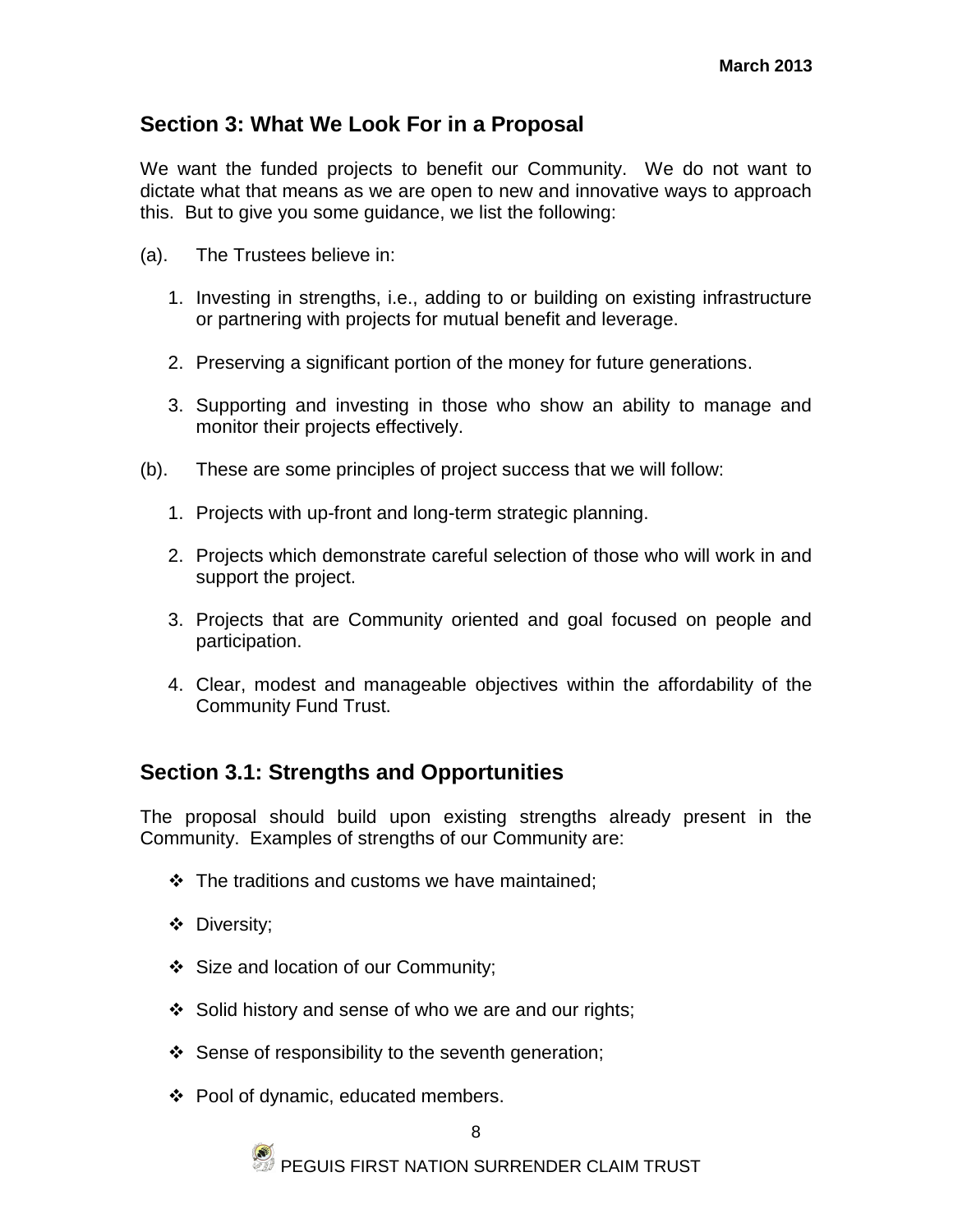## **Section 3.2: Mandatory Criteria**

- 1. Proposals must meet one or more of the eligible uses of the Trust as outlined in Part B, question 9, page 15, of the application.
- 2. Applications must include the following:
	- $\cdot \cdot$  a full description of the proposed project activities;
	- ability to demonstrate that the intended project or program can be ably managed and administered
	- \* the goals and objectives of the project with established timelines;
	- a business plan including a budget statement indicating expenses and anticipated sources of revenue that are considered realistic and which meet the needs of the project;
	- $\mathbf{\hat{P}}$  an evaluation plan with success measures;
	- $\div$  supporting documents, such as:
		- letters of recommendation or support.
		- details concerning partnerships with other service providers.
		- certain proposals may require a character reference where deemed beneficial to the application.
- 3. The Trustees **may** require an applicant to present their proposal in a public forum for all members of the community to have an opportunity to hear, understand and ask questions.
- 4. Those Applicants seeking further funding will require evidence of successful completion of previously funded projects or successfully completed steps in their projects.
- 5. List and attach the policies that will govern the program or project.
- 6. Only completed application forms will be considered for funding. To be considered complete, the application must be signed; all questions must be answered and all required documentation must be attached,
- 7. Subsequent applications for funding will only be considered once the required written reports containing both narrative and financial information have been received by the Community Fund Trustees.

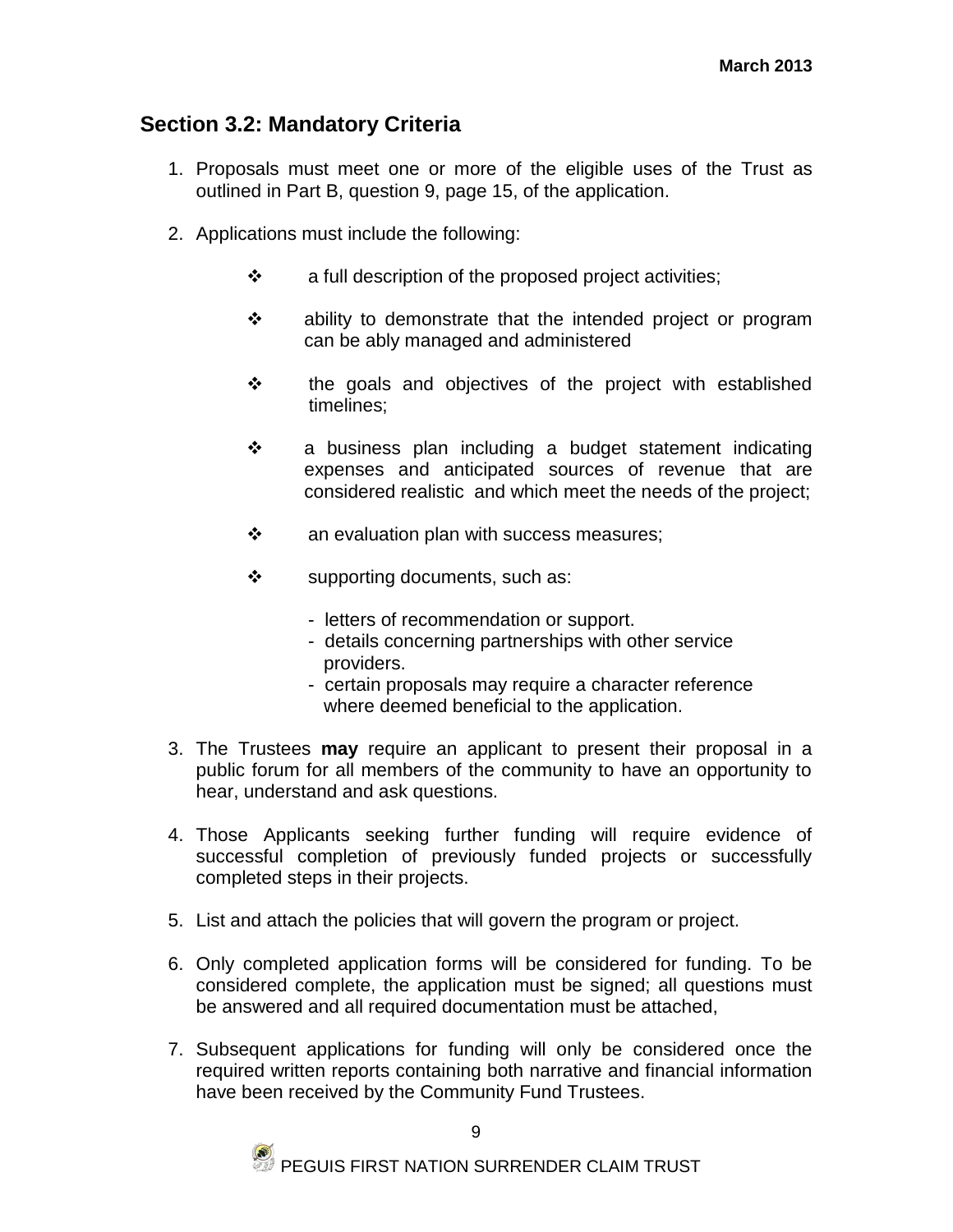## **Section 3.3: Community Benefit Criteria**

#### **(a) Social Benefit Defined**

Proposals should strive to attain a social or economic benefit for the Community such as:

- ❖ Need for creating or improving infrastructure. i.e., help to create or improve Community infrastructure – buildings, parks, facilities
- $\div$  Training and education i.e., culture, language, history, customs, traditions, stories
- Improved health and well-being (emotional, physical, intellectual, and spiritual).
- Benefits from improving awareness of culture, traditions, identity.
- $\cdot$  Networking building relationships within the Community and outside the Community.
- ❖ Contribution to long lasting Community betterment.

#### **(b) Economic Benefit Defined**

- ❖ Increase of income to Community.
- ❖ Generation of more jobs.
- ❖ Occupational training and development.
- Building economic development infrastructure.
- Opportunity for creating greater economic independence e.g., on-going profit centers.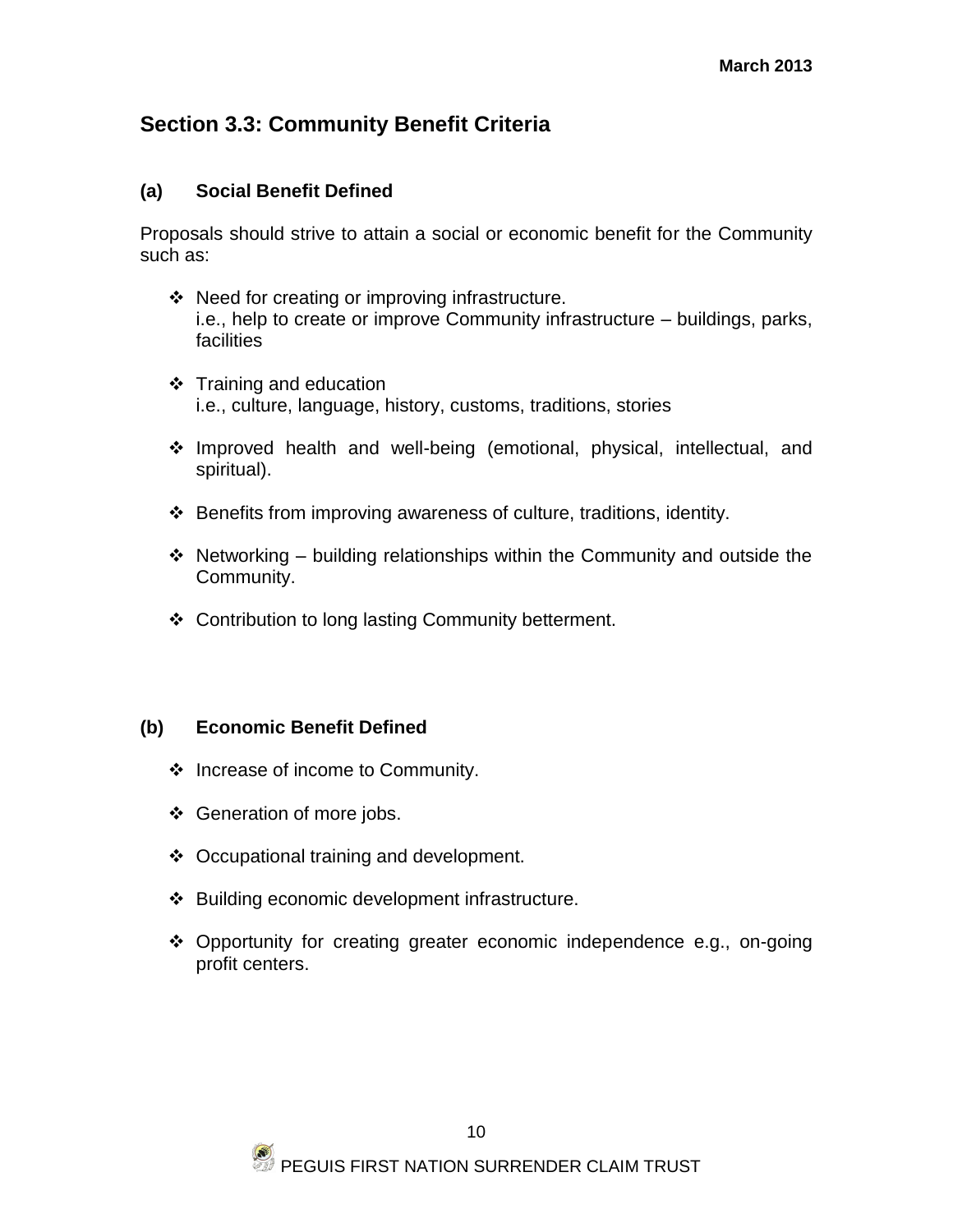## **Section 4: Application Flow Chart**

- 1. Application package submitted.
- 2. Acknowledgement of receipt of application. Date received to be determined by method of delivery.
- 3. Determination if application meets criteria.
- 4. Application and proposal reviewed.
- 5. Conditional approval or denial and notification sent.
- 6. Application forwarded to Financial Trustees to ensure it meets their requirements.
- 7. Approval process initiated with Trustees, Chief and Council and Membership if required based on amount requested.
- 8. Monitoring and evaluation of usage of funds.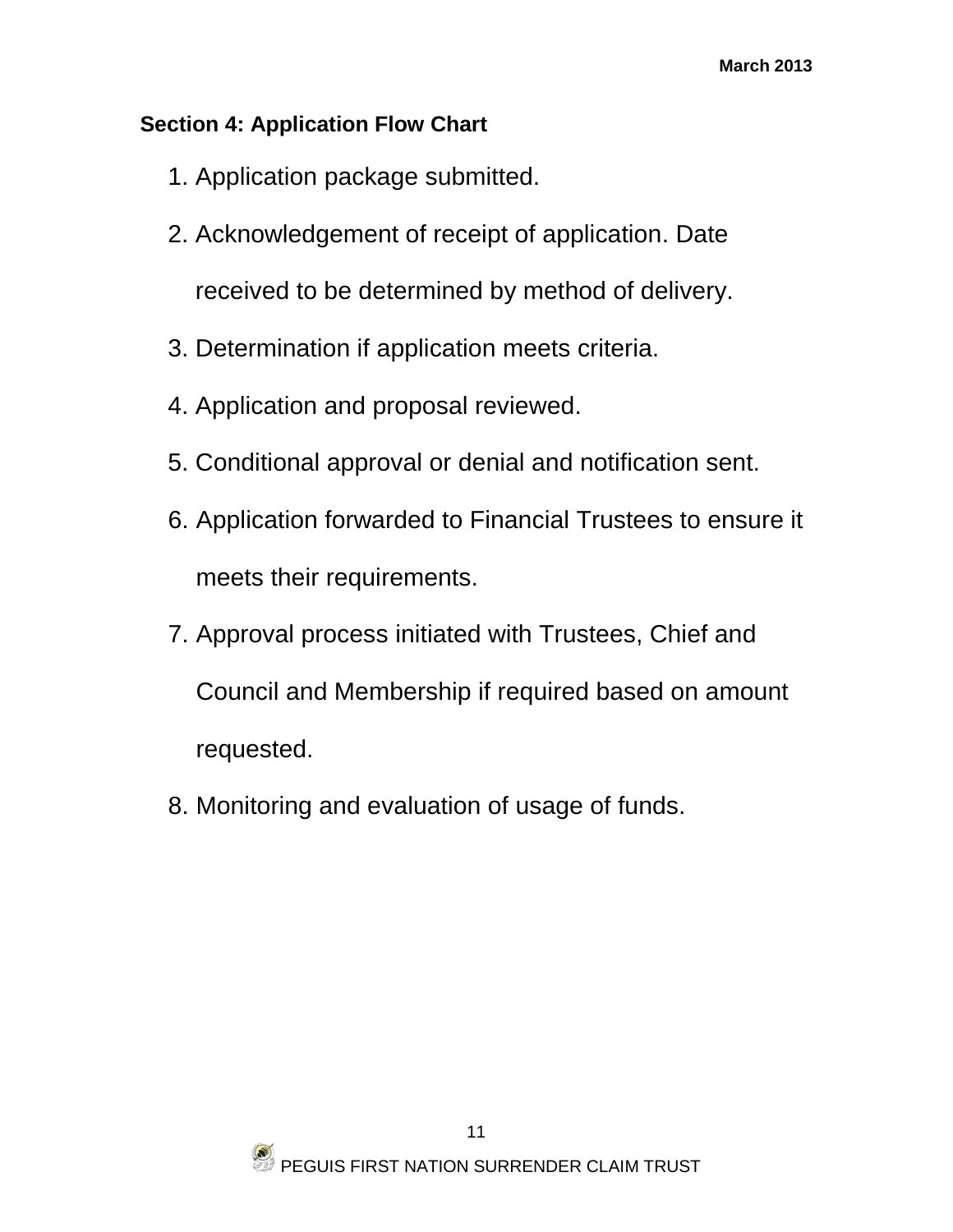## **Section 4.1: Proposal Assessment Process**

- **A.** Once the proposal reaches our Trust office; you will receive a letter of acknowledgement saying that we have received your proposal.
- **B.** The Trustees will check your proposal carefully to ensure it meets the mandatory criteria as stated in section 3.2 on before proceeding
- **C.** If the proposal does not pass our review it will be returned to you so you can provide missing material or revise it. You may decide to submit it again. We will provide you an explanation on what further information is required to be considered for further review.

All proposals that pass "Step B" will then be reviewed by the Community Fund Trustees according to the following criteria:

- 1. Specific: The application clearly states the features and benefits relating to one or more authorized uses of the Trust.
- 2. Measurable: Is the success of this project or program clearly measurable?
- 3. Attainable: Does the application represent a realistic or attainable project based on the use of funds?
- 4. Immediacy and length of benefit
- 5. How many members will this program or project benefit?

## **Section 4.2: Obligations and Monitoring of Funded Projects**

At the discretion of the community fund trustees, all business applications or recurring funding requests may require a police check, credit bureau, drug test and personal character reference for all individuals identified on the application.

#### **Project Monitoring and Evaluation**

As part of the terms and conditions, you must submit quarterly activity and financial reports, and submit a complete evaluation report when the project ends. It is felt that both the project and the Trust will benefit when project monitoring and evaluation are in place. As a funding body, the Peguis Community Fund Trust is accountable to the Community and to Peguis First Nation Chief and Council. The Trust therefore monitors and evaluates the progress of funded projects on an ongoing basis. Each project funded by the Trust must monitor and evaluate itself using the criteria we've established as a guideline.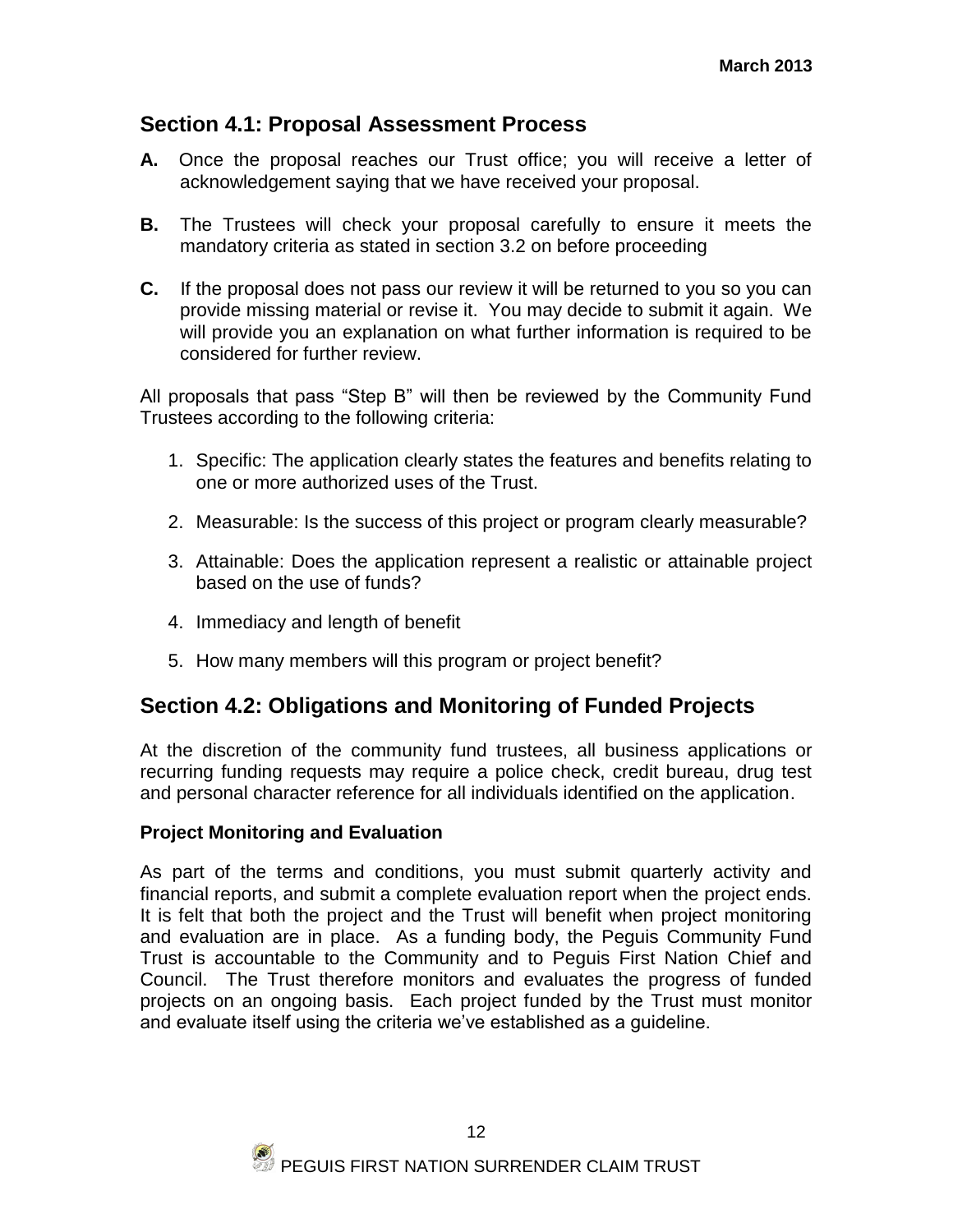## **Section 5: The Application Form**

#### **Part A - Information About You**

*Please note, if you require more space, please attach the added comments or support material to the end of the application form.*

| <b>Applicant Name</b>                  |                                                            |         |                    |
|----------------------------------------|------------------------------------------------------------|---------|--------------------|
| <b>Address</b>                         |                                                            |         |                    |
| Town                                   | Province/Territory                                         |         | <b>Postal Code</b> |
| Telephone                              |                                                            | Fax     |                    |
| E-mail                                 |                                                            | Website |                    |
| <b>Primary Contact Person</b>          |                                                            |         | Position           |
| 1.a) Title and description of Project: |                                                            |         |                    |
| 1.b) Is project non-profit?            |                                                            |         |                    |
| ] Yes<br>$\Gamma$                      | ] No                                                       |         |                    |
|                                        | 2. What does the funding application support? (Check one): |         |                    |
|                                        | Project _______ (one time funding)                         |         |                    |
|                                        | Program _______ (ongoing funding)                          |         |                    |
|                                        |                                                            |         |                    |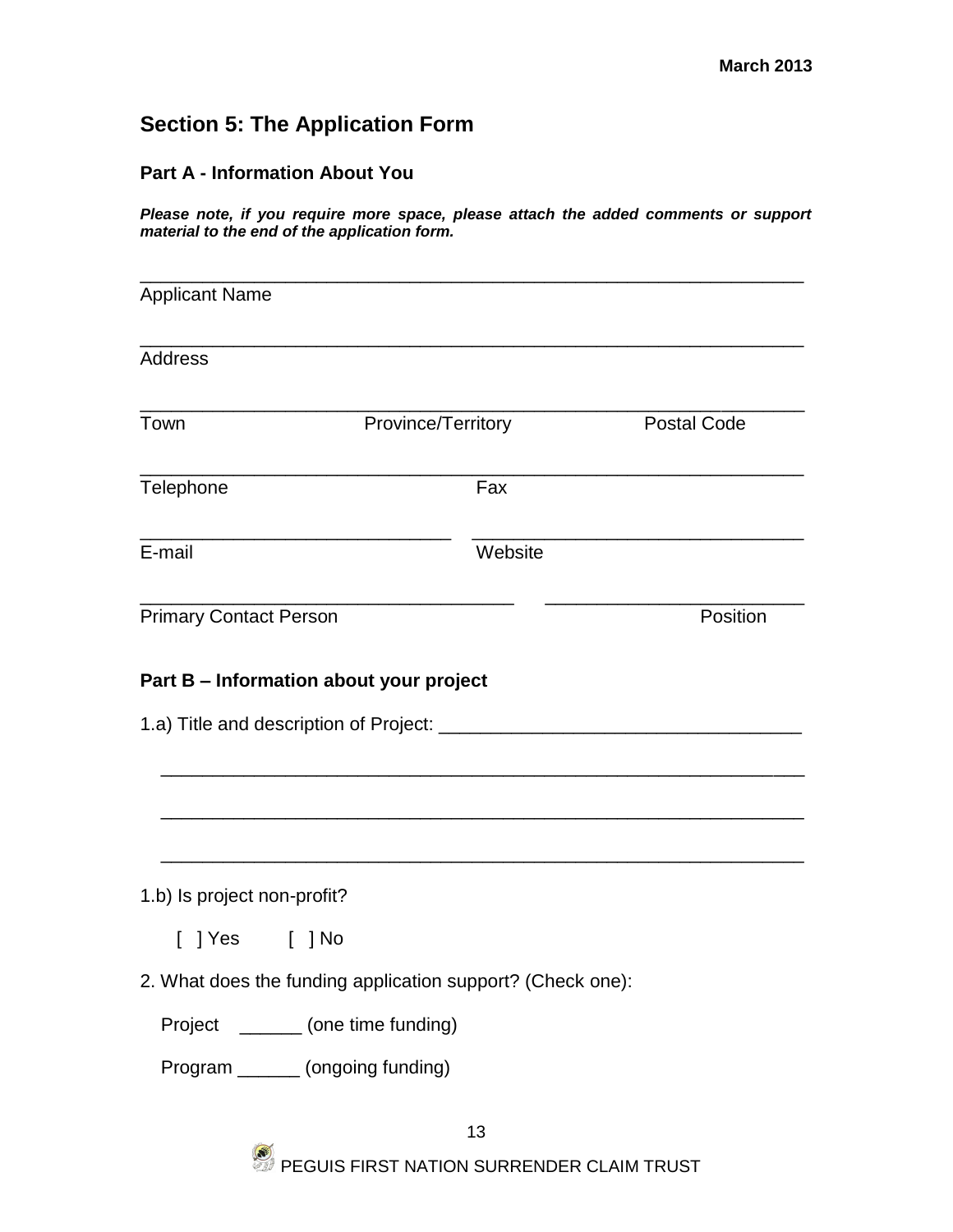- 3. How long will your project or program last?
	- a) Months: Weeks: \_\_\_\_\_ or On-going: \_\_\_\_\_
	- b) Start Date: Completion Date: \_\_\_\_\_\_\_
- 4. What are the goals and objectives of the project (per Appendix C)? How do these fit in with Peguis's long-term priorities?
- a)  $\_$   $\,$ b) \_\_\_\_\_\_\_\_\_\_\_\_\_\_\_\_\_\_\_\_\_\_\_\_\_\_\_\_\_\_\_\_\_\_\_\_\_\_\_\_\_\_\_\_\_\_\_\_\_\_\_\_\_\_\_\_\_\_\_\_\_\_
- $\mathbf{c})$
- 5. Where will the project or program take place? \_\_\_\_\_\_\_\_\_\_\_\_\_\_\_\_\_\_\_\_\_\_\_\_\_\_\_\_\_\_\_
- 6. Who will your project serve (check one and complete all that are applicable)?
- [ ] Community on Reserve [ ] Community off Reserve
- [ ] Other (e.g. Elders, Youth, Children, etc)? \_\_\_\_\_\_\_\_\_\_\_\_\_\_\_\_\_\_\_\_\_\_\_\_\_\_\_\_\_\_\_\_\_ (please specify)
- 7. Describe the activities and methods you will use to achieve your project goal and objectives.

\_\_\_\_\_\_\_\_\_\_\_\_\_\_\_\_\_\_\_\_\_\_\_\_\_\_\_\_\_\_\_\_\_\_\_\_\_\_\_\_\_\_\_\_\_\_\_\_\_\_\_\_\_\_\_\_\_\_\_\_\_\_\_\_

\_\_\_\_\_\_\_\_\_\_\_\_\_\_\_\_\_\_\_\_\_\_\_\_\_\_\_\_\_\_\_\_\_\_\_\_\_\_\_\_\_\_\_\_\_\_\_\_\_\_\_\_\_\_\_\_\_\_\_\_\_\_\_\_

\_\_\_\_\_\_\_\_\_\_\_\_\_\_\_\_\_\_\_\_\_\_\_\_\_\_\_\_\_\_\_\_\_\_\_\_\_\_\_\_\_\_\_\_\_\_\_\_\_\_\_\_\_\_\_\_\_\_\_\_\_\_\_\_

\_\_\_\_\_\_\_\_\_\_\_\_\_\_\_\_\_\_\_\_\_\_\_\_\_\_\_\_\_\_\_\_\_\_\_\_\_\_\_\_\_\_\_\_\_\_\_\_\_\_\_\_\_\_\_\_\_\_\_\_\_\_\_\_

8. How will your project continue to operate after the funding from the Trust runs out?

\_\_\_\_\_\_\_\_\_\_\_\_\_\_\_\_\_\_\_\_\_\_\_\_\_\_\_\_\_\_\_\_\_\_\_\_\_\_\_\_\_\_\_\_\_\_\_\_\_\_\_\_\_\_\_\_\_\_\_\_\_\_\_\_

\_\_\_\_\_\_\_\_\_\_\_\_\_\_\_\_\_\_\_\_\_\_\_\_\_\_\_\_\_\_\_\_\_\_\_\_\_\_\_\_\_\_\_\_\_\_\_\_\_\_\_\_\_\_\_\_\_\_\_\_\_\_\_\_

\_\_\_\_\_\_\_\_\_\_\_\_\_\_\_\_\_\_\_\_\_\_\_\_\_\_\_\_\_\_\_\_\_\_\_\_\_\_\_\_\_\_\_\_\_\_\_\_\_\_\_\_\_\_\_\_\_\_\_\_\_\_\_\_

\_\_\_\_\_\_\_\_\_\_\_\_\_\_\_\_\_\_\_\_\_\_\_\_\_\_\_\_\_\_\_\_\_\_\_\_\_\_\_\_\_\_\_\_\_\_\_\_\_\_\_\_\_\_\_\_\_\_\_\_\_\_\_\_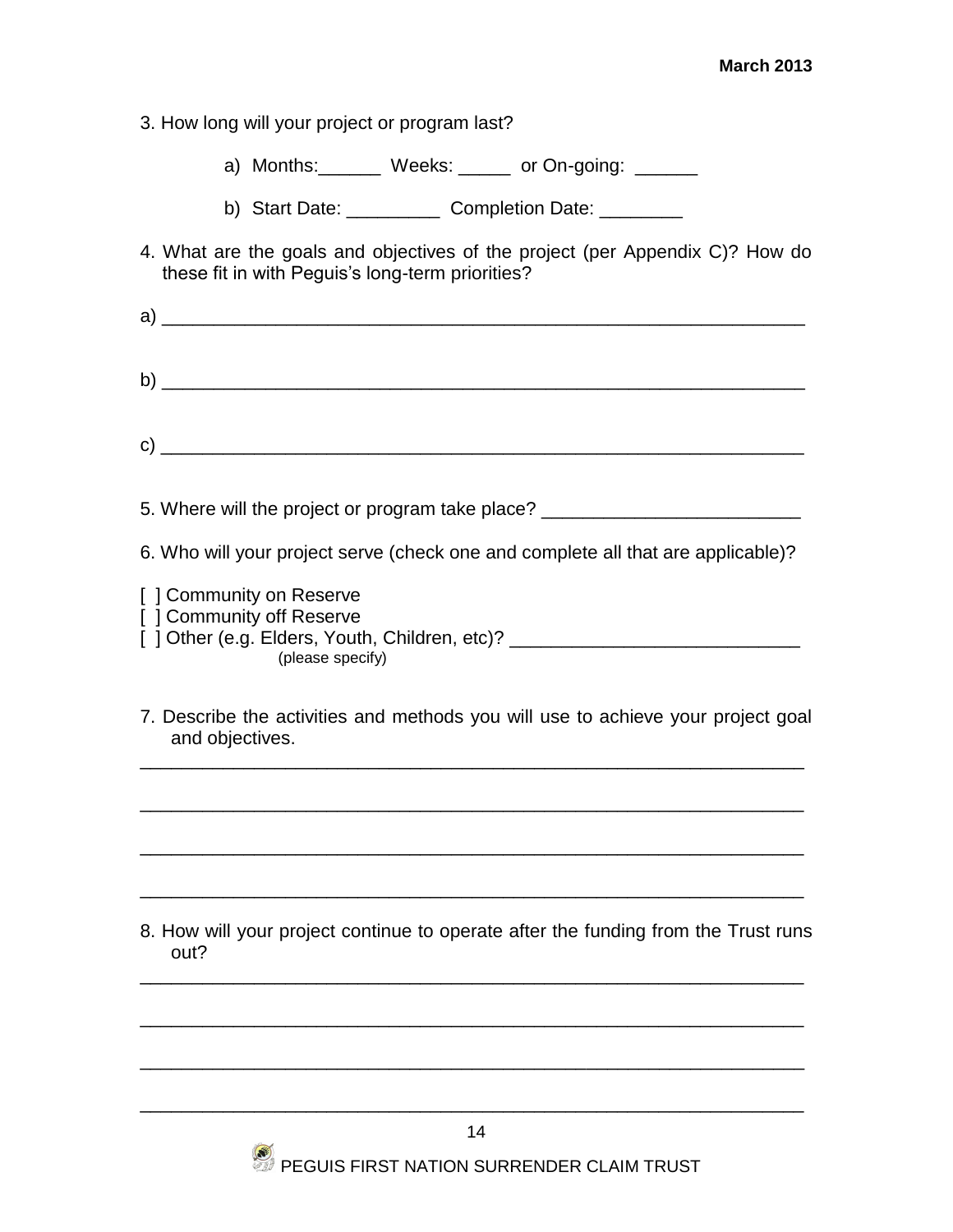- 9. From the Trust, which item does your request fall under? (Check one or more)
	- ( ) Provision of supplementary or enhanced health care related services
	- ( ) Enhance or promote educational opportunities
	- ( ) Support assistance to address the special needs of Peguis elders
	- ( ) Community development and improvement initiatives including infrastructure, equipment or enhancement of recreation facilities
	- ( ) Preservation of the language and cultural heritage
	- ( ) Treaty Days, Pow-wow and Community Gatherings
	- ( ) Acquire, establish or build a credit union or Trust Company
	- ( ) Housing
	- ( ) Promote or establish business or commercial operations beneficial to the members
	- ( ) Any other activity beneficial to the Peguis Community members
- 10. From the Trust criteria, which criteria does your request fall under? (check all that apply)
	- [ ] Social
	- [ ] Economic
	- [ ] Infrastructure
	- [ ] Community Health
	- [ ] Culture and Identity
	- [ ] Community Training and Education
	- [ ] Community Betterment
	- [] Economic Independence
	- [] Increased Community Income
	- [ ] Generation of More Jobs
	- [ ] Additional Occupational Training and Development
	- $\lceil$  ] Other  $\lceil$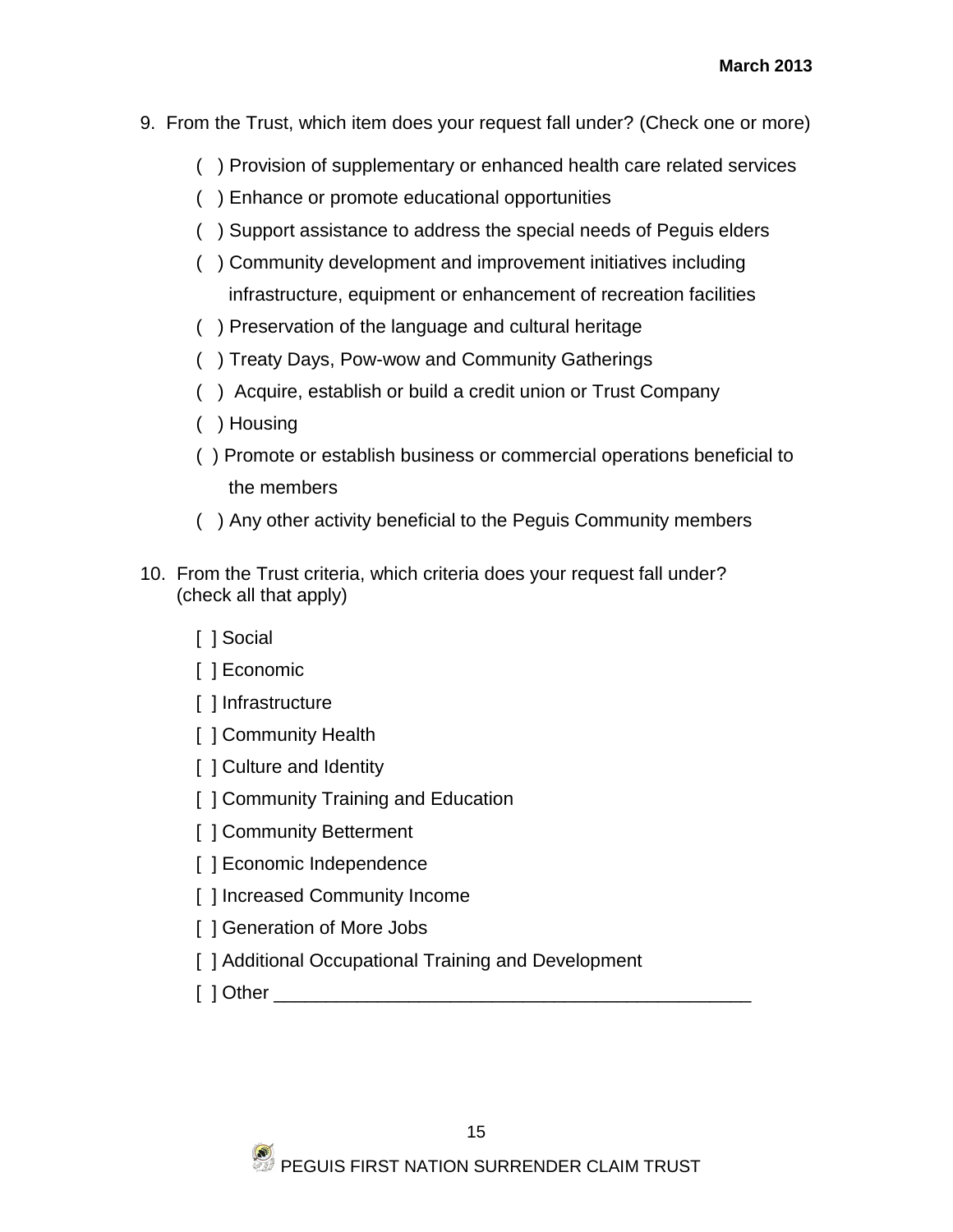| 11. What research and/or studies have been completed to determine the |
|-----------------------------------------------------------------------|
| need(s) identified (e.g. needs analysis, feasibility study)?          |

\_\_\_\_\_\_\_\_\_\_\_\_\_\_\_\_\_\_\_\_\_\_\_\_\_\_\_\_\_\_\_\_\_\_\_\_\_\_\_\_\_\_\_\_\_\_\_\_\_\_\_\_\_\_\_\_\_\_\_\_\_\_\_\_

\_\_\_\_\_\_\_\_\_\_\_\_\_\_\_\_\_\_\_\_\_\_\_\_\_\_\_\_\_\_\_\_\_\_\_\_\_\_\_\_\_\_\_\_\_\_\_\_\_\_\_\_\_\_\_\_\_\_\_\_\_\_\_\_

\_\_\_\_\_\_\_\_\_\_\_\_\_\_\_\_\_\_\_\_\_\_\_\_\_\_\_\_\_\_\_\_\_\_\_\_\_\_\_\_\_\_\_\_\_\_\_\_\_\_\_\_\_\_\_\_\_\_\_\_\_\_\_\_

12. What is the benefit to the Community that this proposal will provide?

| iz. What is the benefit to the Community that this proposal will provide?                                                                                   |  |
|-------------------------------------------------------------------------------------------------------------------------------------------------------------|--|
|                                                                                                                                                             |  |
|                                                                                                                                                             |  |
| 13. Roughly how many people will benefit from this project/program?                                                                                         |  |
| 14. About how many positions will be created by this project/program? _________                                                                             |  |
| a) Term of employment: Months: _________                                                                                                                    |  |
| b) Average Weekly Wage: \$                                                                                                                                  |  |
| c) How many full-time jobs will be created after completion of the project/<br>program? $\frac{1}{\sqrt{1-\frac{1}{2}}\cdot\frac{1}{\sqrt{1-\frac{1}{2}}}}$ |  |
| 15. Provide a list of all known suppliers and contractors to be used during the<br>project/program.                                                         |  |
|                                                                                                                                                             |  |
|                                                                                                                                                             |  |
|                                                                                                                                                             |  |
|                                                                                                                                                             |  |
|                                                                                                                                                             |  |
|                                                                                                                                                             |  |
|                                                                                                                                                             |  |
|                                                                                                                                                             |  |

 $\bullet$  PEGUIS FIRST NATION SURRENDER CLAIM TRUST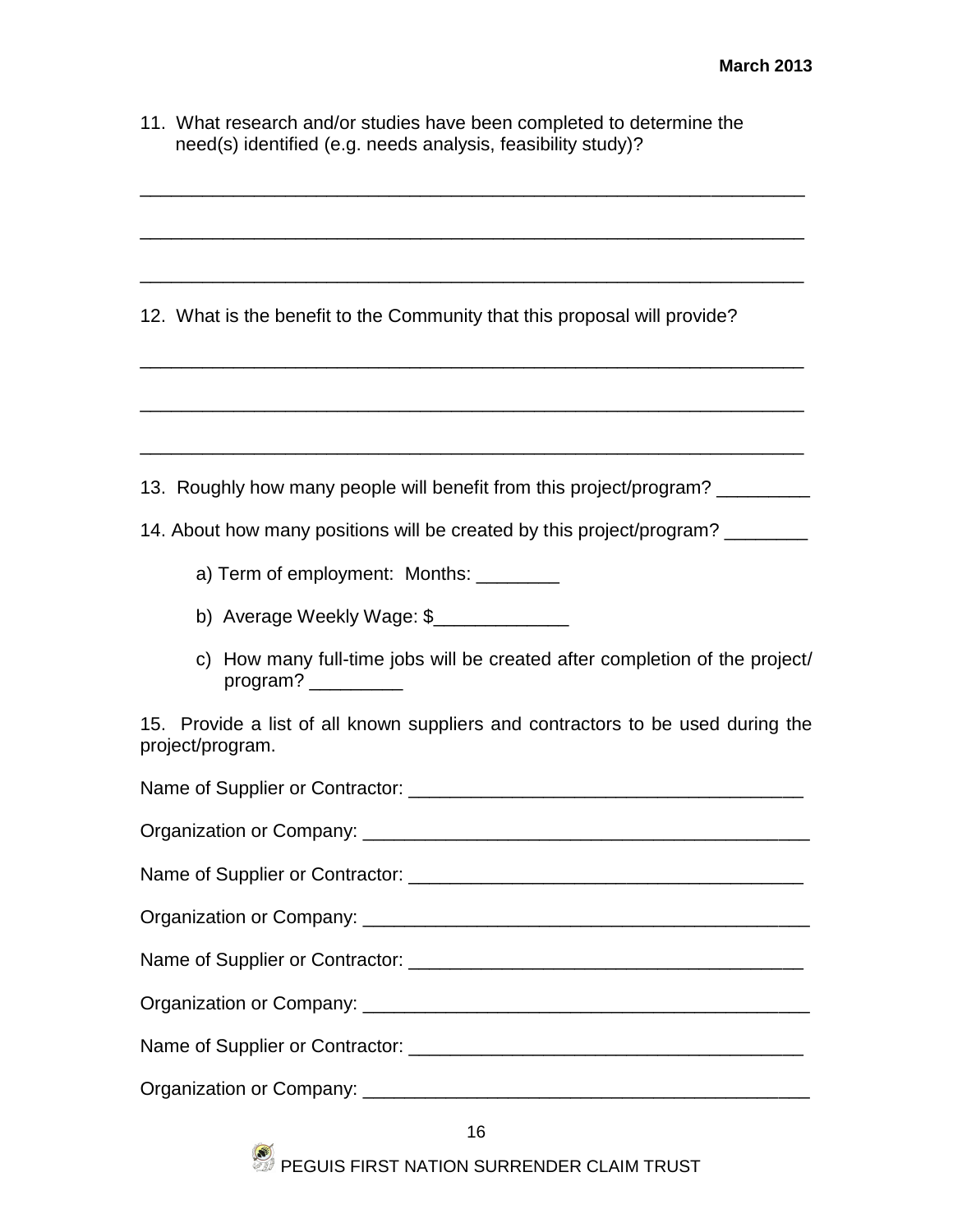#### **Financial Requirements**

16. How much money are you requesting (\$)?

- 17. Is the funding available from any other source?
	- [ ] No [ ] Yes, if so name source \_\_\_\_\_\_\_\_\_\_\_\_\_\_\_\_\_\_\_\_\_\_\_\_\_\_\_\_\_\_\_\_\_\_\_
- 18. Have you approached any other funding agency prior to approaching the Peguis First Nation Trust?
	- [ ] No [ ] Yes, if so please give details\_\_\_\_\_\_\_\_\_\_\_\_\_\_\_\_\_\_\_\_\_\_\_\_\_\_\_\_\_\_\_\_\_
- 19. (a) Is the request for funding from The Trust to be utilized with any other funding source(s)?
	- [ ] No [ ] Yes - If so, please complete Appendix A (page 21)
	- (b) How much money are you putting in of your own?

What % is the breakdown?

- 20. Does this application include a funding direction for costs associated with operations and maintenance? [ ] Yes [ ] No
- *If yes*, please complete the Operation & Maintenance Worksheet Appendix B (page 24)

Does this application include funding for capital construction? [ ] Yes [ ] No

*If yes*, please provide a copy of all architectural drawings & plans pertaining to your project (i.e. housing plans, sewer & water designs, etc). These drawings & plans must accompany this application to be considered a completed submission.

17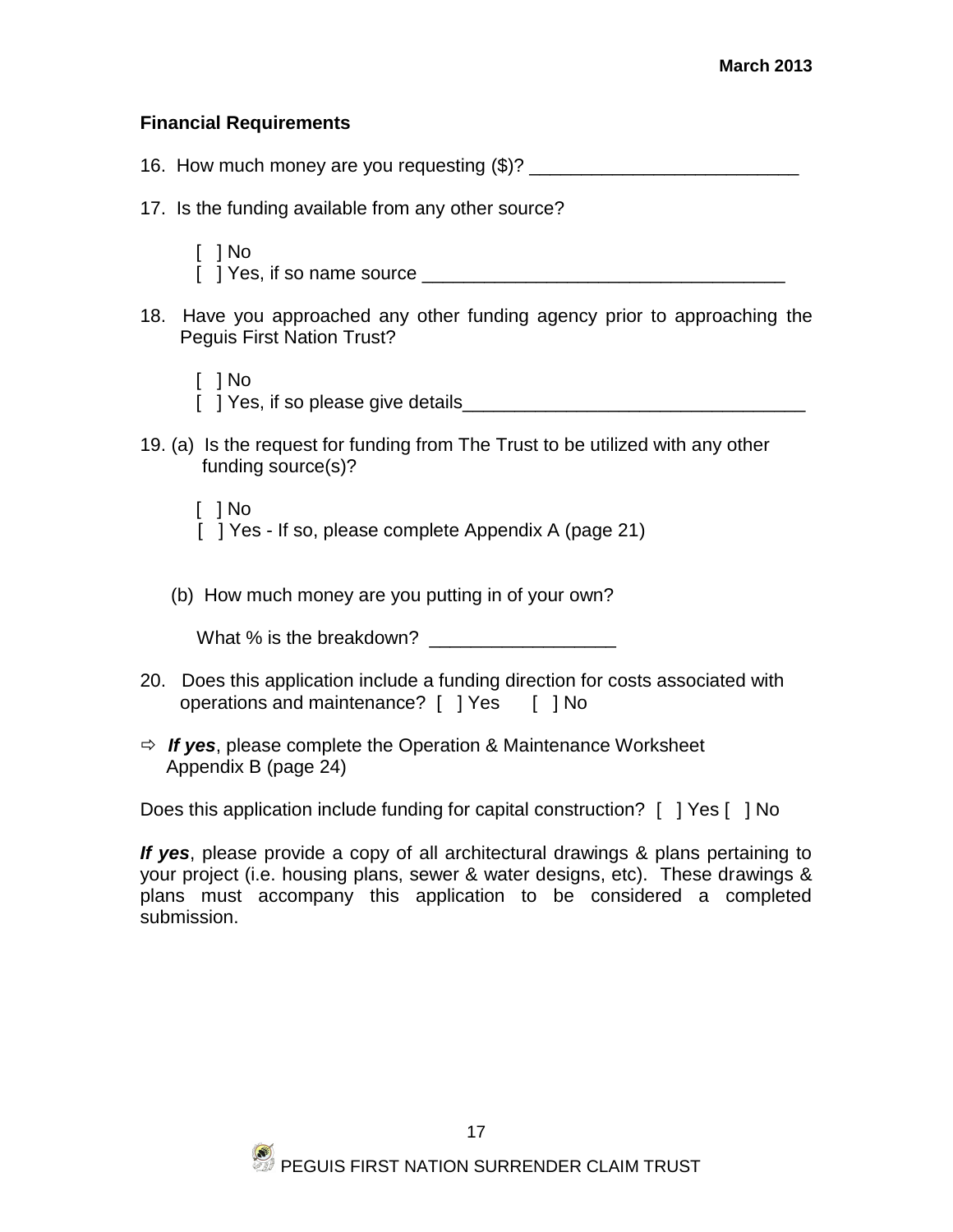#### **Part C - Monitoring and Evaluation**

The management team of each project funded by the Trust must monitor and evaluate its project on a regular basis. Please describe, in detail, how you will monitor and evaluate the progress and outcome of your project. Also, please identify the anticipated frequency of such updates.

\_\_\_\_\_\_\_\_\_\_\_\_\_\_\_\_\_\_\_\_\_\_\_\_\_\_\_\_\_\_\_\_\_\_\_\_\_\_\_\_\_\_\_\_\_\_\_\_\_\_\_\_\_\_\_\_\_\_\_\_\_\_\_\_

\_\_\_\_\_\_\_\_\_\_\_\_\_\_\_\_\_\_\_\_\_\_\_\_\_\_\_\_\_\_\_\_\_\_\_\_\_\_\_\_\_\_\_\_\_\_\_\_\_\_\_\_\_\_\_\_\_\_\_\_\_\_\_\_

\_\_\_\_\_\_\_\_\_\_\_\_\_\_\_\_\_\_\_\_\_\_\_\_\_\_\_\_\_\_\_\_\_\_\_\_\_\_\_\_\_\_\_\_\_\_\_\_\_\_\_\_\_\_\_\_\_\_\_\_\_\_\_\_

\_\_\_\_\_\_\_\_\_\_\_\_\_\_\_\_\_\_\_\_\_\_\_\_\_\_\_\_\_\_\_\_\_\_\_\_\_\_\_\_\_\_\_\_\_\_\_\_\_\_\_\_\_\_\_\_\_\_\_\_\_\_\_\_

\_\_\_\_\_\_\_\_\_\_\_\_\_\_\_\_\_\_\_\_\_\_\_\_\_\_\_\_\_\_\_\_\_\_\_\_\_\_\_\_\_\_\_\_\_\_\_\_\_\_\_\_\_\_\_\_\_\_\_\_\_\_\_\_

\_\_\_\_\_\_\_\_\_\_\_\_\_\_\_\_\_\_\_\_\_\_\_\_\_\_\_\_\_\_\_\_\_\_\_\_\_\_\_\_\_\_\_\_\_\_\_\_\_\_\_\_\_\_\_\_\_\_\_\_\_\_\_\_

#### **Part D - Project Team**

List the name of each project team member, describe their position, roles and responsibilities. If the project team will need to be hired, attach job descriptions and statements of qualification. Indicate if the member is a Signing Authority.

| <b>Team</b><br><b>Member</b> | <b>Position</b><br>on Team | Roles &<br><b>Responsibilities</b> | <b>Signing</b><br>Authority?<br>Yes/No | <b>Enclose</b><br><b>Character</b><br><b>Profile</b><br>(+Experience) |
|------------------------------|----------------------------|------------------------------------|----------------------------------------|-----------------------------------------------------------------------|
|                              |                            |                                    |                                        |                                                                       |
|                              |                            |                                    |                                        |                                                                       |
|                              |                            |                                    |                                        |                                                                       |
|                              |                            |                                    |                                        |                                                                       |
|                              |                            |                                    |                                        |                                                                       |
|                              |                            |                                    |                                        |                                                                       |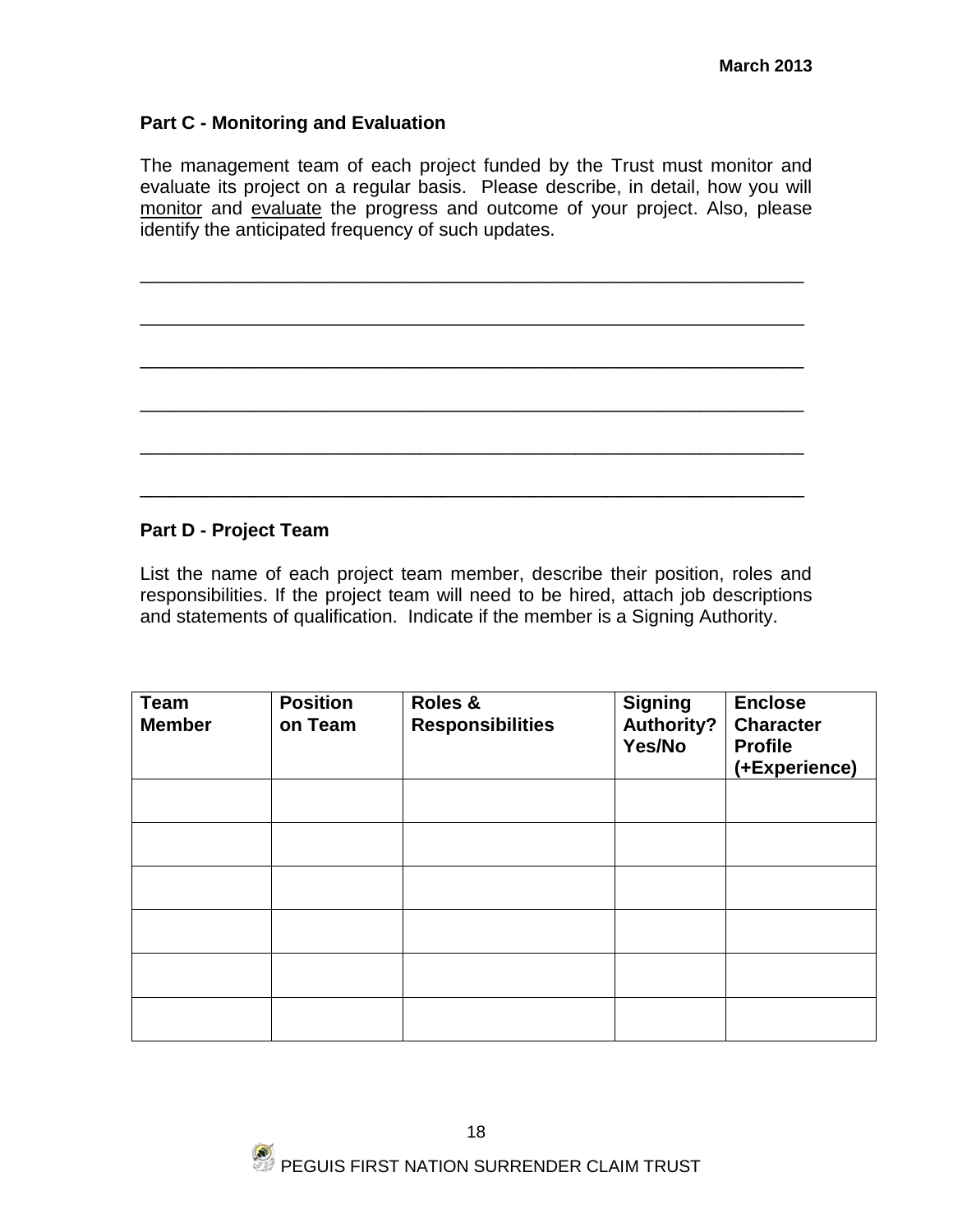## **Part E - Program or Project Budget**

Please refer to Appendix A (page 21) to complete the following table:

| <b>BUDGET</b>   | 1 <sup>st</sup> Quarter<br><b>Jan to Mar</b> | 2 <sup>nd</sup> Quarter<br><b>April to June</b> | 3 <sup>rd</sup> Quarter<br><b>July to Sept</b> | 4 <sup>th</sup> Quarter<br>Oct to Dec |
|-----------------|----------------------------------------------|-------------------------------------------------|------------------------------------------------|---------------------------------------|
| Revenue         |                                              |                                                 |                                                |                                       |
| <b>Expenses</b> |                                              |                                                 |                                                |                                       |

## **Part F - Program or Project Plans, Evaluations & Policies**

| Are you requesting first time funding for this project/program? [ ] Yes [ ] No                                                       |                              |
|--------------------------------------------------------------------------------------------------------------------------------------|------------------------------|
| $\Rightarrow$ If yes, please confirm the following:                                                                                  |                              |
| I have attached my project/program's plan                                                                                            | $[$ $]$ Yes $[$ $]$ No       |
| I have attached copies of my project/program's policies that<br>Outline procedures governing all aspects of implementation.          | [ ]Yes[ ]No                  |
| Are you requesting renewal funding for this project/program?                                                                         | Yes     No<br>$\mathbf{L}$   |
| $\Rightarrow$ If yes, please confirm the following:                                                                                  |                              |
| I have attached my existing program/project's plan.                                                                                  | $[$ $]$ Yes $[$ $]$ No       |
| I have attached copies of my program or project's policies<br>that outline procedures that govern all aspects the<br>Implementation. | Yes [   No                   |
| I have attached the most recent program or project<br>Evaluations related to the program.                                            | Yes [   No                   |
| Have you previously received funding from the<br>Community Trust Fund? Account for other programs<br>or projects?                    | $\lceil$ ] Yes $\lceil$ ] No |
| $\Rightarrow$ If yes, please confirm the following:                                                                                  |                              |
| I have attached the completed final or interim report and<br>evaluation.                                                             | Yes [   No                   |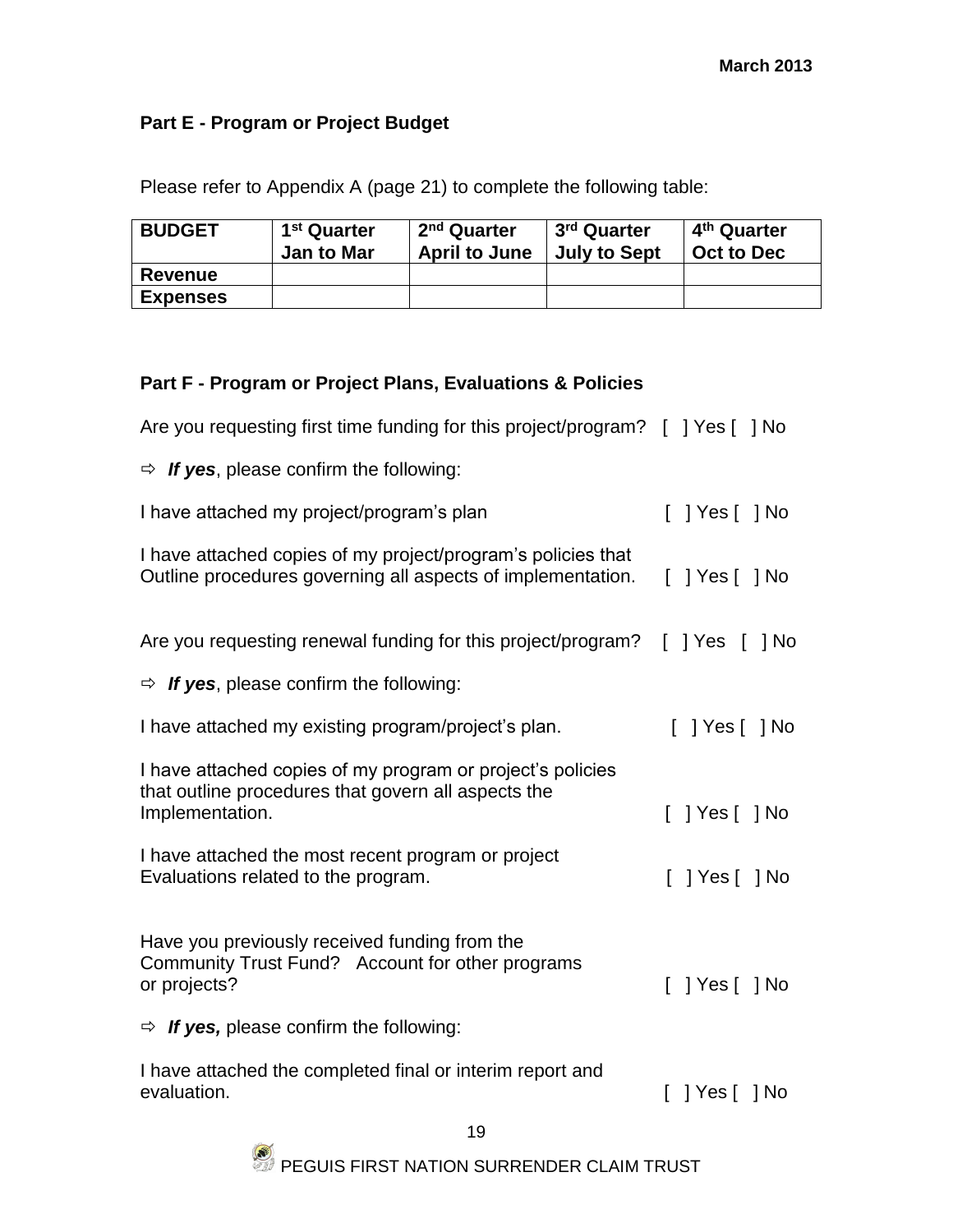#### **Declaration and Consent:**

I confirm and declare that the information contained in this application is true, accurate and complete. I understand that, in the event, any of the above information is found to be materially untrue or inaccurate, that my application will not be considered by the Community Fund Trustees.

I understand that all information on this application is subject to verification and I agree to provide a criminal history, drug test and credit history checks if requested. I also agree that you may contact references listed on this application.

I hereby authorize and consent to the release of information and for the purposes of the Freedom of Information and Protection of Privacy Act, I authorize and consent to the use by or the disclosure to Surrender Claim Trustees of any personal information that is collected for the purposes of processing this application and explaining Trustee/Council decisions to the Members of Peguis First Nation.

 $\overline{\phantom{a}}$  ,  $\overline{\phantom{a}}$  ,  $\overline{\phantom{a}}$  ,  $\overline{\phantom{a}}$  ,  $\overline{\phantom{a}}$  ,  $\overline{\phantom{a}}$  ,  $\overline{\phantom{a}}$  ,  $\overline{\phantom{a}}$  ,  $\overline{\phantom{a}}$  ,  $\overline{\phantom{a}}$  ,  $\overline{\phantom{a}}$  ,  $\overline{\phantom{a}}$  ,  $\overline{\phantom{a}}$  ,  $\overline{\phantom{a}}$  ,  $\overline{\phantom{a}}$  ,  $\overline{\phantom{a}}$ 

**Date Signature** 

#### **Print Name**

#### **APPLICATION CHECKLIST**

Please review the application to ensure you have completed it correctly.

- □ Answered all questions
- □ Financial Certification (See Section 4)
- □ Architectural Plan, Drawings etc (See Section 4)
- □ Completed Appendix A (page 21) Budget Worksheets (Co-Funding, Revenue, Expenses)
- □ Completed Appendix B (page 24)– Operations & Maintenance Worksheet
- □ Completed Appendix C (page 25)– Proposed Program or Project Work Plan report
- $\Box$  Completed Appendix C (page 25) : Project or program policies that outline procedures governing all aspects of this implementation
- □ Completed Appendix C (page 25)– Evaluations and reports related to past or ongoing projects or programs

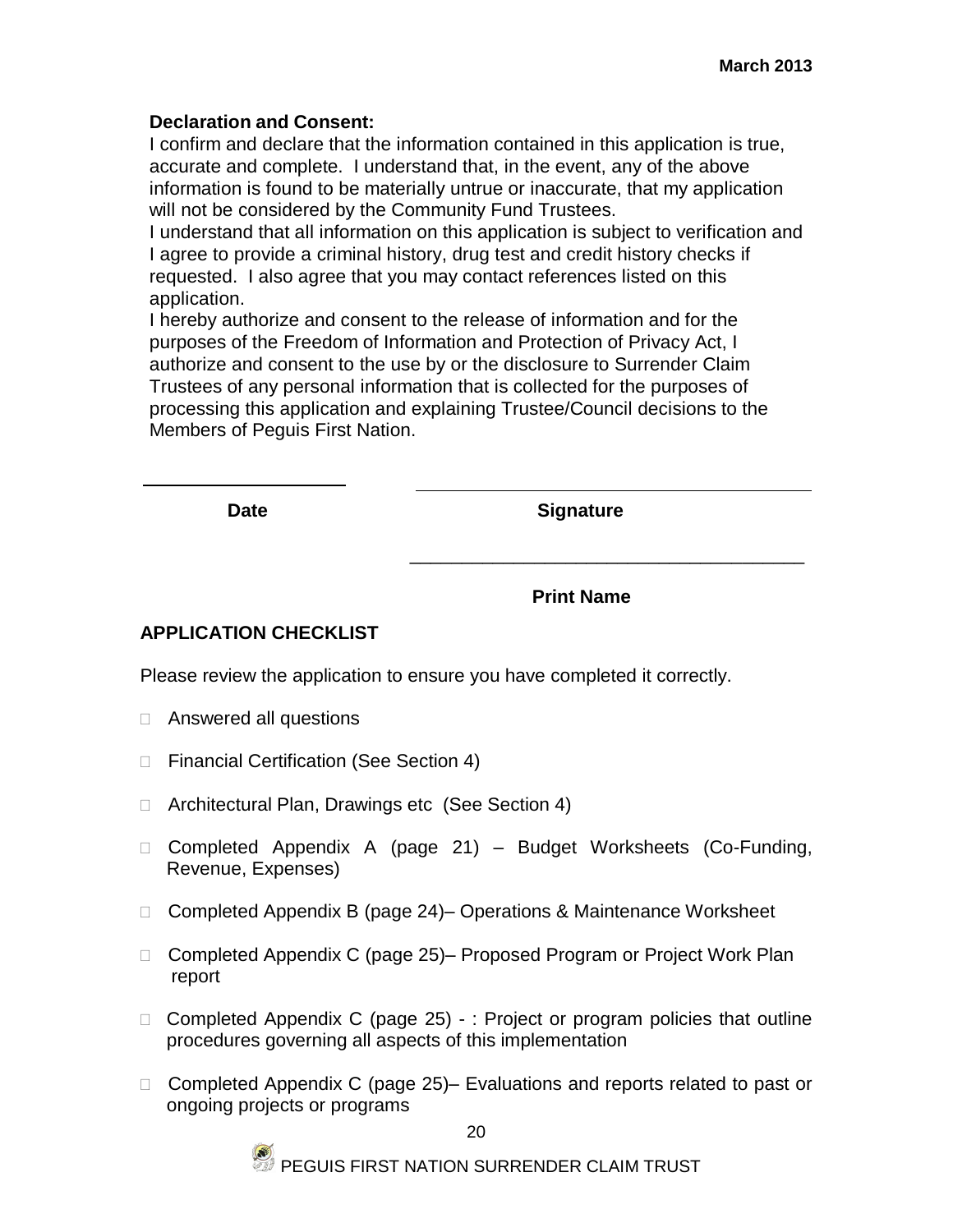## **Appendix A: Budget Worksheet**

#### **Co-Funding For This Program or Project**

Co-funding will enhance your chances of getting funding from the Trust. Please describe how you will work with other groups, organizations or communities in achieving the objectives of your program or project.

| Organization          |  | Type of Support | Value                       | of Purpose of Contribution |            | Contribution    |
|-----------------------|--|-----------------|-----------------------------|----------------------------|------------|-----------------|
| Name                  |  | Funds   In-Kind | Contribution   Contribution |                            | start date | <b>End Date</b> |
|                       |  |                 | S                           |                            |            |                 |
|                       |  |                 |                             |                            |            |                 |
|                       |  |                 | T<br>Æ                      |                            |            |                 |
|                       |  |                 |                             |                            |            |                 |
| <b>** Total Value</b> |  | œ               |                             |                            |            |                 |

*Specify the purpose of the monetary contribution (for example: equipment lease or purchase or in-kind contribution such as free office space).*

\*\* *Total Value of Co-funding to be inserted into Budget Revenue Worksheet*

| <b>BUDGET REVENUE WORKSHEET</b> |                         |                         |                         |                         |  |
|---------------------------------|-------------------------|-------------------------|-------------------------|-------------------------|--|
|                                 | 1 <sup>st</sup> Quarter | 2 <sup>nd</sup> Quarter | 3 <sup>rd</sup> Quarter | 4 <sup>th</sup> Quarter |  |
| Trust Funds Applied             |                         |                         |                         |                         |  |
| for                             |                         |                         |                         |                         |  |
| Other Revenue from              |                         |                         |                         |                         |  |
| Co-funding Worksheet            |                         |                         |                         |                         |  |
| * Other Revenue                 |                         |                         |                         |                         |  |
| ** Total Revenue                | ጥ                       |                         | S                       |                         |  |

\* *Please specify the source of Other Revenue. Please transfer worksheet totals to Program and Project Budget in Part E (page 19)*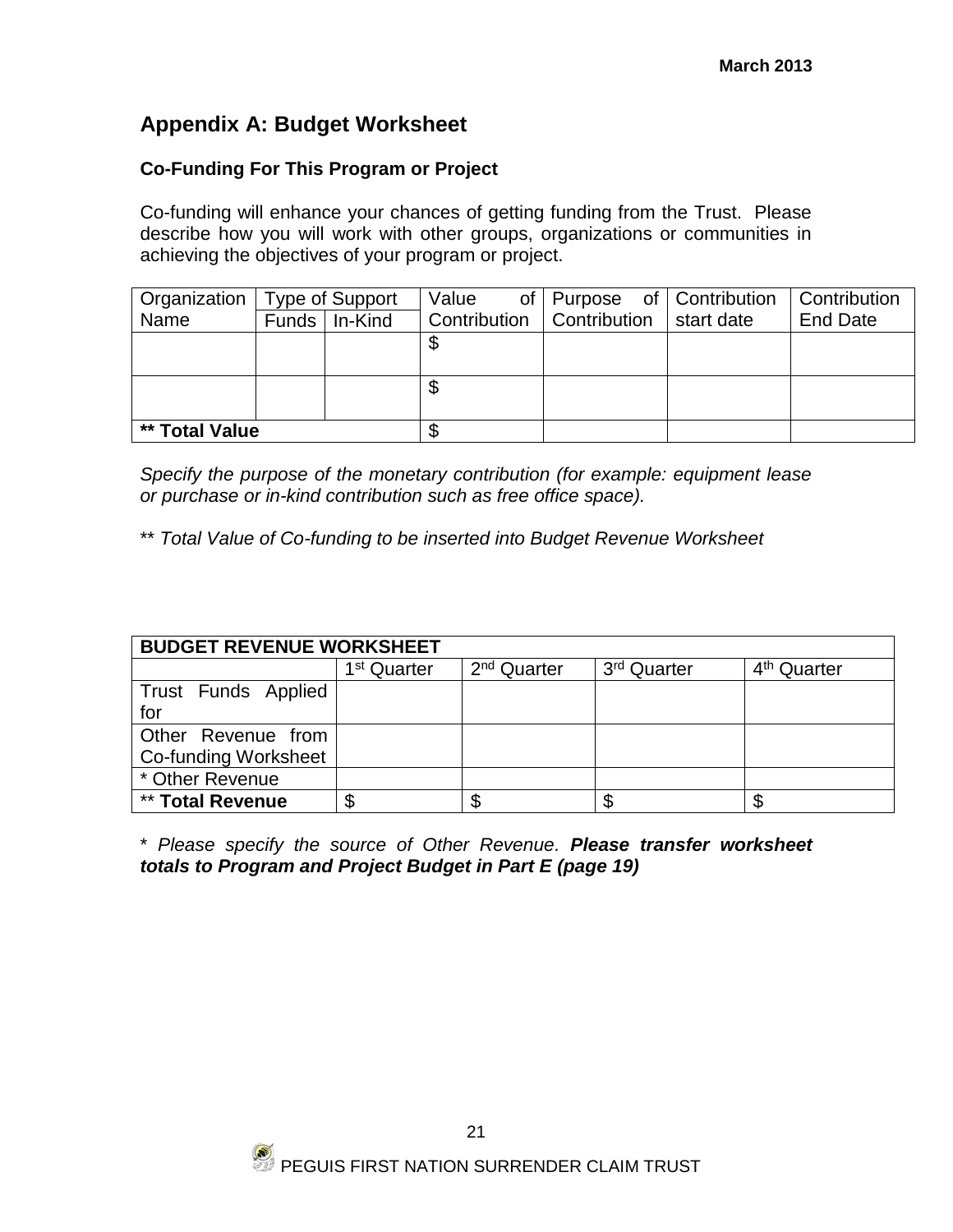#### **EXPENSES**

*Please refer to Explanation of Expense Items on the following page to assist you in the completion of the Expense Worksheet.*

|                           | <b>BUDGET EXPENSE WORKSHEET</b> |                         |             |                         |  |  |
|---------------------------|---------------------------------|-------------------------|-------------|-------------------------|--|--|
| <b>Estimated</b>          | 1 <sup>st</sup> Quarter         | $\sqrt{2^{nd}}$ Quarter | 3rd Quarter | 4 <sup>th</sup> Quarter |  |  |
| <b>Expenses</b>           |                                 |                         |             |                         |  |  |
| <b>Salaries</b>           |                                 |                         |             |                         |  |  |
| <b>Benefits</b>           |                                 |                         |             |                         |  |  |
| <b>Travel</b>             |                                 |                         |             |                         |  |  |
| <b>Human Resources</b>    |                                 |                         |             |                         |  |  |
| & Consultant Fees         |                                 |                         |             |                         |  |  |
| <b>Honoraria</b>          |                                 |                         |             |                         |  |  |
| <b>Training</b><br>&      |                                 |                         |             |                         |  |  |
| <b>Professional</b>       |                                 |                         |             |                         |  |  |
| <b>Development</b>        |                                 |                         |             |                         |  |  |
| Meeting Room &            |                                 |                         |             |                         |  |  |
| <b>Office Rental</b>      |                                 |                         |             |                         |  |  |
| <b>Administrative</b>     |                                 |                         |             |                         |  |  |
| <b>Costs</b>              |                                 |                         |             |                         |  |  |
| <b>Audit</b><br>&         |                                 |                         |             |                         |  |  |
| <b>Evaluation</b>         |                                 |                         |             |                         |  |  |
|                           |                                 |                         |             |                         |  |  |
| <b>Program Supplies</b>   |                                 |                         |             |                         |  |  |
| &<br><b>Resource</b>      |                                 |                         |             |                         |  |  |
| <b>Material</b>           |                                 |                         |             |                         |  |  |
| <b>Equipment Rental</b>   |                                 |                         |             |                         |  |  |
| <b>Transportation</b>     |                                 |                         |             |                         |  |  |
| <b>Costs</b>              |                                 |                         |             |                         |  |  |
| <b>Production Costs</b>   |                                 |                         |             |                         |  |  |
| <b>Distribution Costs</b> |                                 |                         |             |                         |  |  |
| <b>Other Costs</b>        |                                 |                         |             |                         |  |  |
| * Total Expenses          | \$                              | \$                      | \$          | \$                      |  |  |

*\* Transfer above totals to the Table in Part E (page 19).*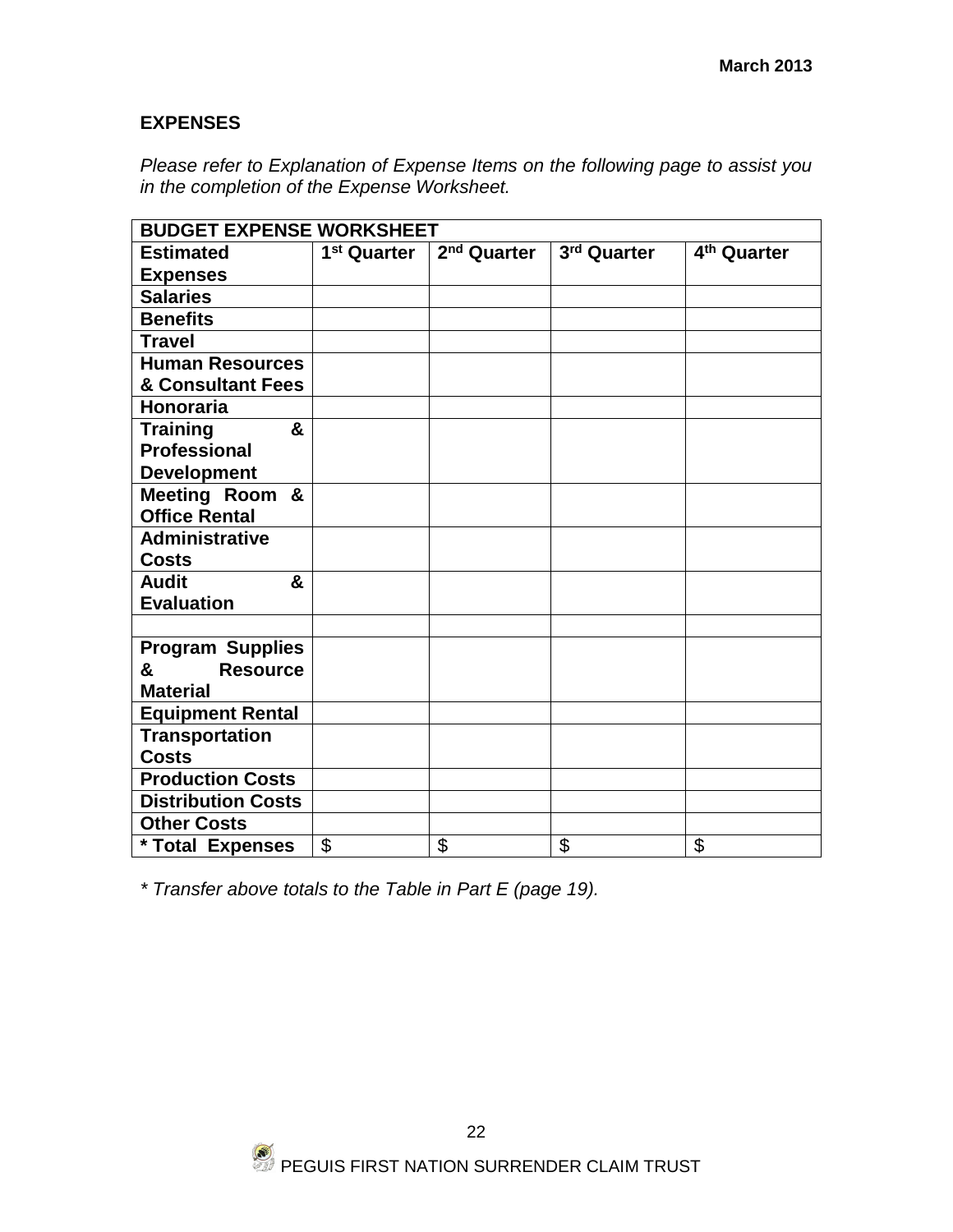#### **Explanation of Expense Items**

**Salaries & Benefits:** Provide a list of employees' positions and whether the job is fulltime or part-time. If it is part-time, please show the approximate number of hours the employee will work per week. This category is for employees and doesn't apply to consultants and contractors.

**Benefits:** This applies to the costs of the employer's contribution, both statutory and benefit plans as prescribed by the federal and provincial governments and/or employer. The percentage of benefits applied against gross salaries may include the employers' costs in relation to Canada pension Plan. Employment Insurance and mandatory holiday pay in lieu of leave (especially for part-time or casual employment positions), severance pay, termination benefits and other benefits by the employer such as RRSP's and life insurance.

**Travel:** This applies to all work-related travel by employees.

**Human Resources and Consultant Fees:** Provide a list of contract positions and whether the work is full-time or part-time. If part-time, show the approximate number of hours per week

**Honoraria:** This is a gift of money to thank Elders, helpers, speakers or others who are not consultants.

**Training and Professional Development:** Please list the type of training and indicate who will benefit.

**Meeting Room and Office Rental:** This refers to rent and utilities.

**Administrative Costs:** This includes bookkeeping fees, postage, stationary, clerical expenses, such as faxes, phone calls, photocopies, etc.

**Audit and Evaluation:** This includes the costs associated with the production of audit and evaluation materials.

**Program Supplies and Resource Material:** This includes such items as flip charts, visual aids, books, etc.

**Equipment Rental:** This includes phones, faxes, photocopiers, computers, printers, etc.

**Transportation Costs:** This includes the costs of participants travel.

**Production Costs:** If the funding is to be used to produce materials, specify what you will be producing, such as a pamphlet, brochure, etc.

**Distribution Costs:** Specify who you will distribute the materials to and how you intend to distribute them.

**Other Costs:** This could include other costs such as child care, insurance, advertising, etc.

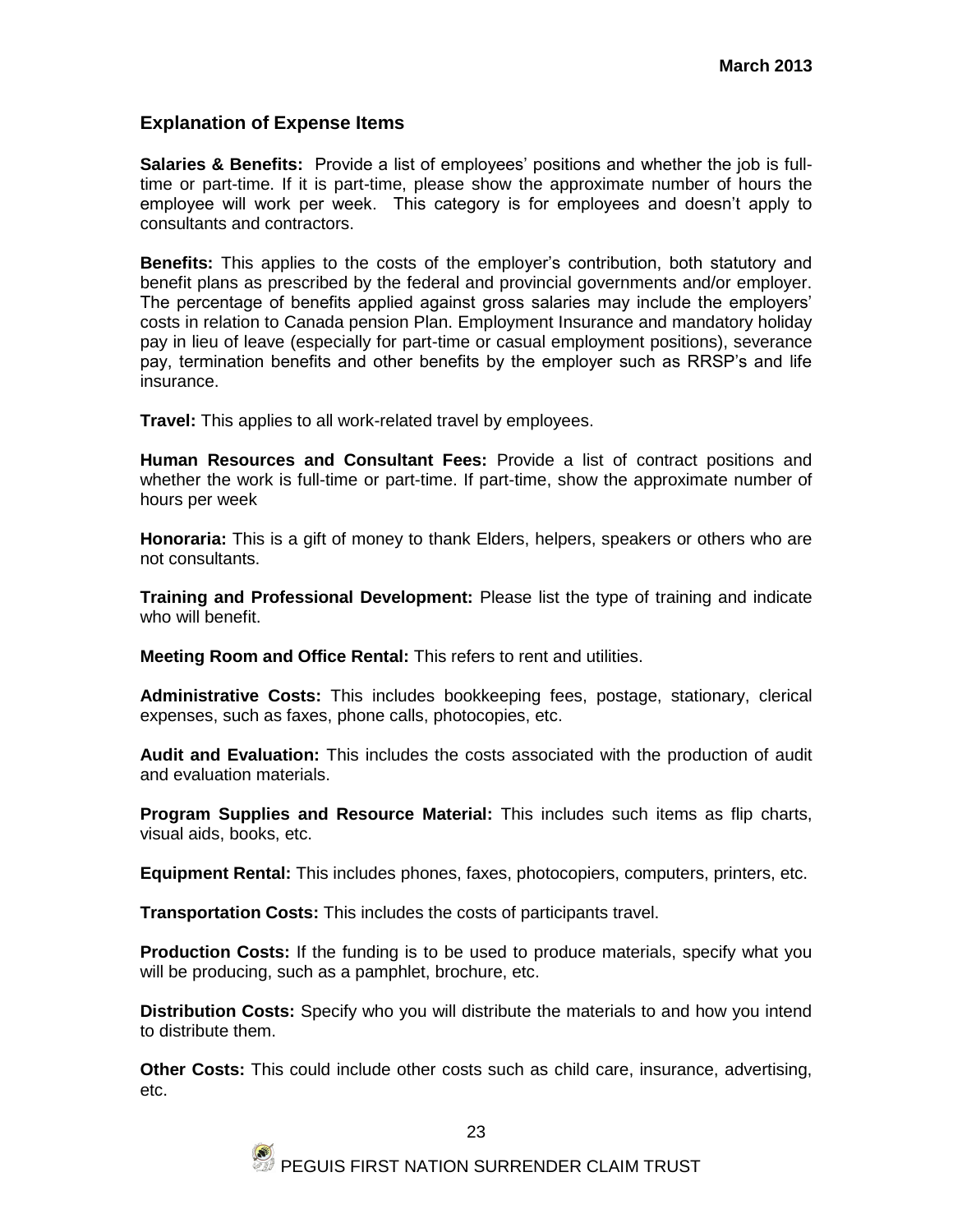## **Appendix B: Operations and Maintenance**

| Will there be additional funding for Operations & Maintenance<br>other than from the Trust?                                   | [ ]Yes[ ]No               |
|-------------------------------------------------------------------------------------------------------------------------------|---------------------------|
| What are the sources? Please provide as much detail as possible<br>and complete Appendix A, - Co-Funding Worksheet (page 21). |                           |
| Has an application for additional O & M funding been made<br>to other funding sources?                                        | [ ] Yes [ ] No            |
| $\Rightarrow$ If yes, has the application been approved?                                                                      |                           |
| $\Rightarrow$ <b>If yes</b> , please provide the commitment letter(s) from the<br>funding sources.                            |                           |
| Has O&M been provided from the Trust previously, for<br>this project?                                                         | $[$   Yes $[$   No        |
| $\Rightarrow$ If yes, how much was provided each year? Year _______ Amount \$________                                         | Year ______ Amount \$ ___ |
| How long will Operations and Maintenance funding be required from the Trust?                                                  |                           |

\_\_\_\_\_\_\_\_\_\_\_\_\_\_\_\_\_\_\_\_\_\_\_\_\_\_\_\_\_\_\_\_\_\_\_\_\_\_\_\_\_\_\_\_\_\_\_\_\_\_\_\_\_\_\_\_\_\_\_\_\_\_\_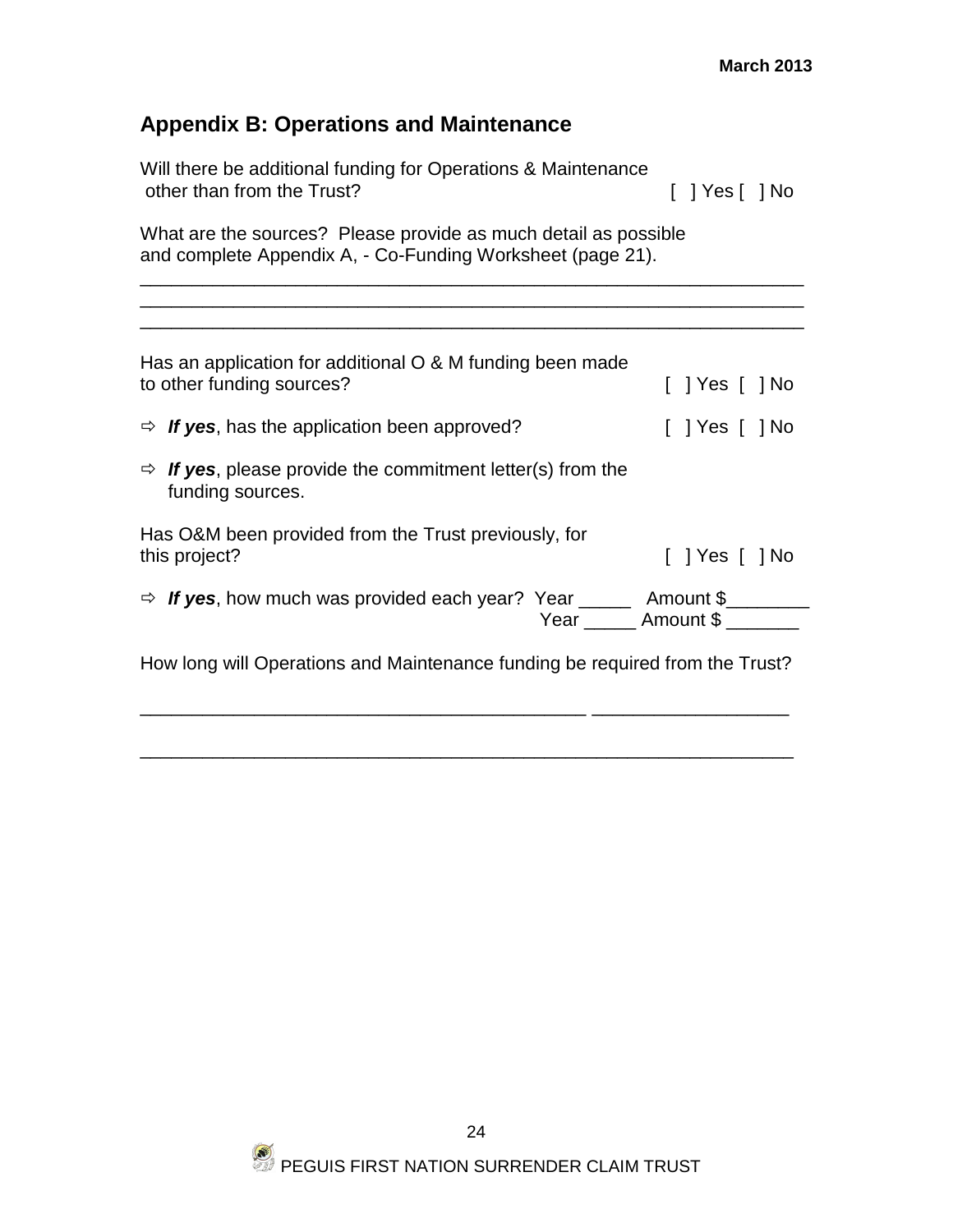## **Appendix C: Program or Project Plans, Evaluations & Policies**

### **GUIDELINES:**

### **TO HELP YOU PREPARE A PLAN FOR YOUR PROGRAM OR PROJECT**

Your plan should be able to answer the following questions:

- **What is the title of your project**? Your title should be descriptive of your project.
- **What is the overall goal of the initiative**? This is the purpose and aim of the project and should fit in with the overall vision of the organization making the application.
- **What are the objectives**? These are the steps the initiative takes towards the goal. There will probably be more than one objective.
- **What is the strategy**? Each objective has a strategy to achieve it. Describe the methods and activities being carried out to achieve each of the objectives.
- **What effect will your program or project have on the Peguis Community?** Tell us for each objective, what outcomes or benefits will be expected as a result. This could include such things as estimate of how many people will take part or benefit directly from the activity. How will the program help meet Peguis' long-term priorities?
- **What is the duration or time frame of the program or project?** If it is a project, specify how long it will take to complete. If it is a program, specific its duration (which may be ongoing).
- **How much will it cost?** After you have completed your budget and other supporting materials, please specify how much the overall project or program will cost and include it in your plan.
- **Who will manage the project?** Give the name and qualifications of the person who will be managing the project to demonstrate they have the necessary background to meet the objectives.

*If you have any questions regarding the development of your plan, please contact the Trust office at 204-645-3943.*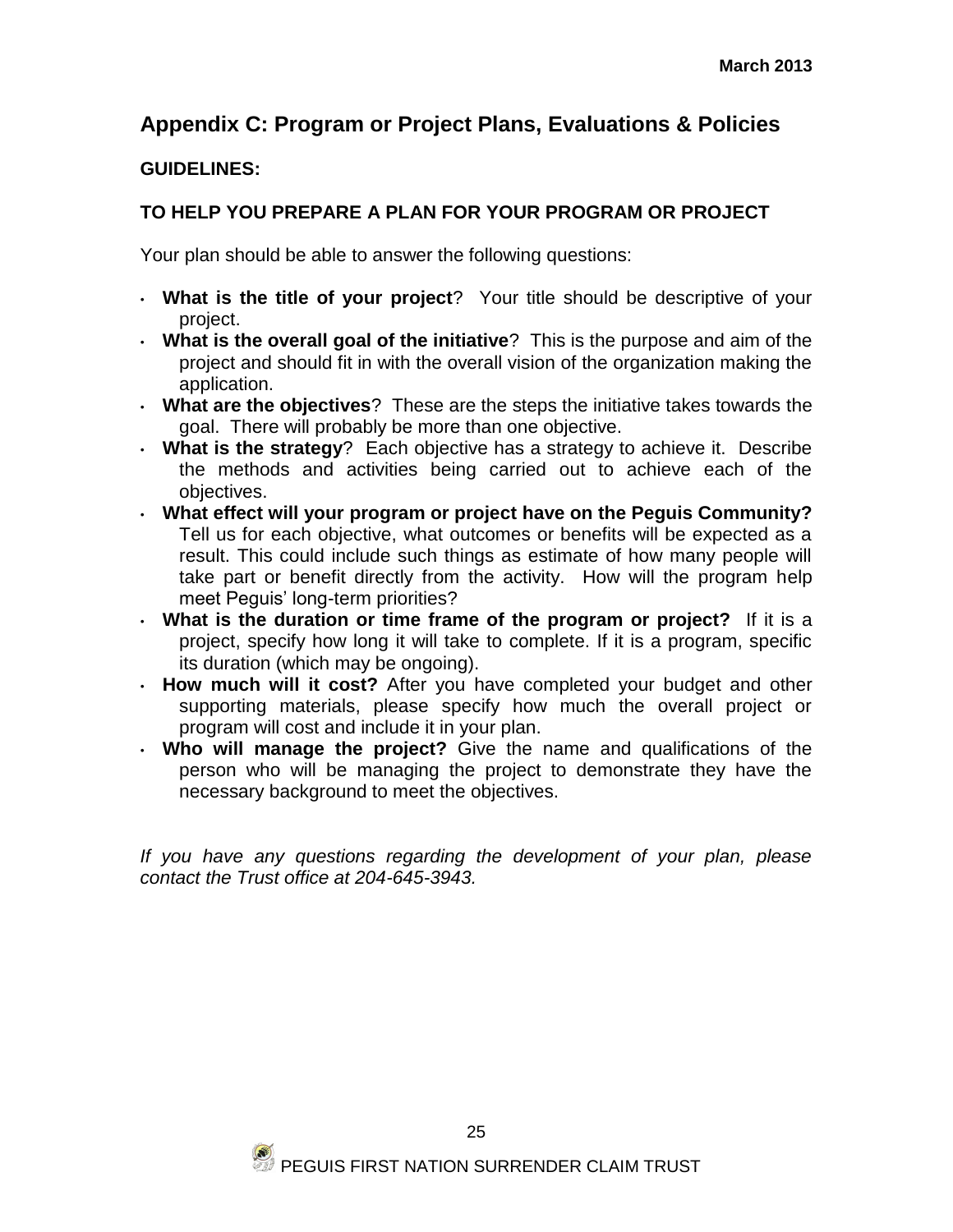You can use this table to organize your operational Work Plan.

| <b>Title of the Project</b>      |                                            |                                              |                               |            |                         |
|----------------------------------|--------------------------------------------|----------------------------------------------|-------------------------------|------------|-------------------------|
| <b>Goals:</b>                    |                                            |                                              |                               |            |                         |
| 1.                               |                                            |                                              |                               |            |                         |
| 2.                               |                                            |                                              |                               |            |                         |
| 3.                               |                                            |                                              |                               |            |                         |
| 4.                               |                                            |                                              |                               |            |                         |
| Objectives<br>(bullet<br>points) | <b>Strategies</b><br>(briefly<br>describe) | <b>Deliverables</b><br>(briefly<br>describe) | Timeframe<br>(state how long) | Cost in \$ | Manager<br>Name & Title |
|                                  |                                            |                                              |                               |            |                         |
|                                  |                                            |                                              |                               |            |                         |
|                                  |                                            |                                              |                               |            |                         |